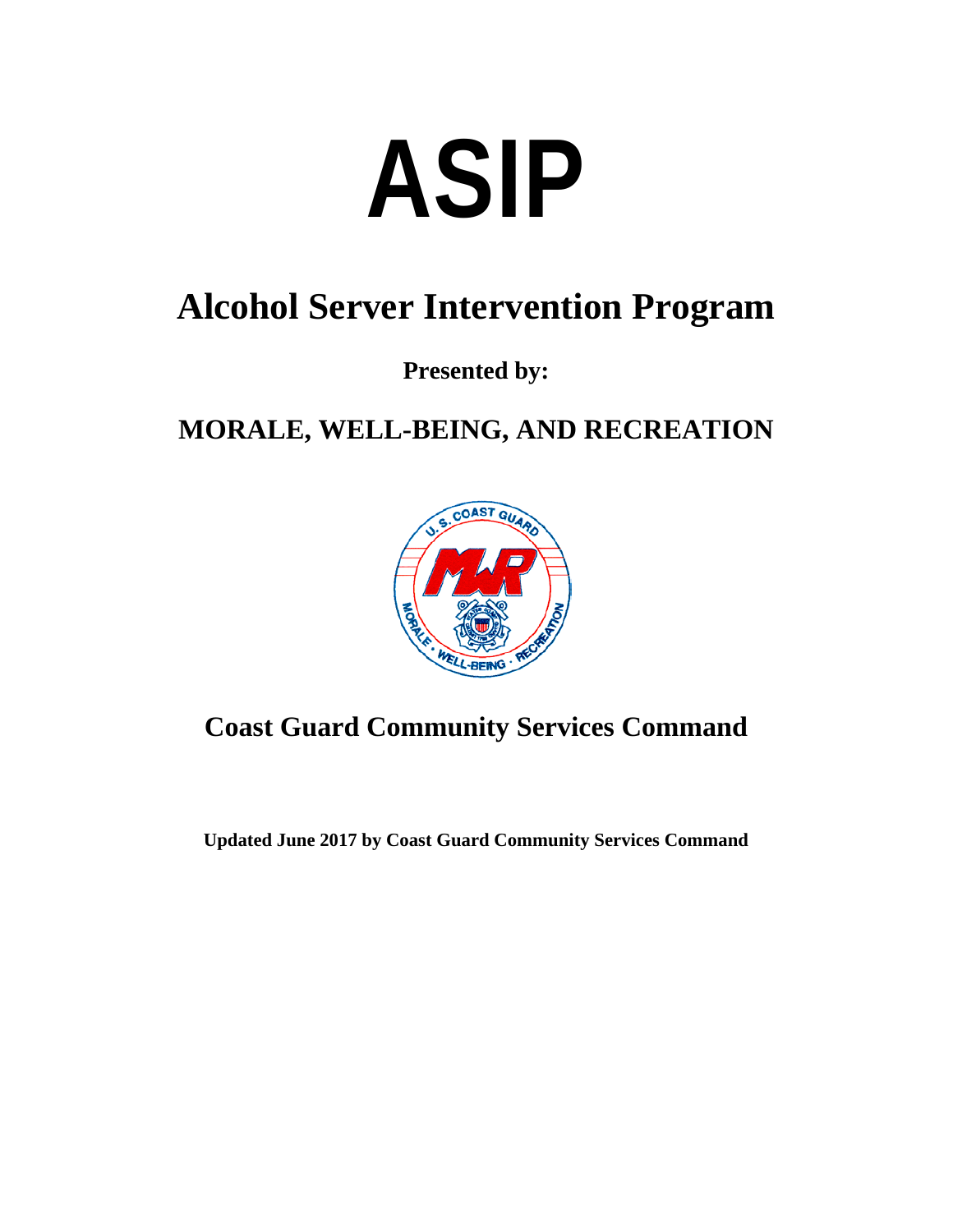#### **INTRODUCTION**

**The Coast Guard continues its firm commitment to reduce alcohol-related problems of all types. MWR activities help make this commitment a reality by promoting the responsible use of alcohol, offering alternatives to alcohol, and providing well-rounded programs that include families and physical activity.**

**Managers of MWR activities that serve alcohol play an important role and responsibility in this effort, particularly regarding reducing the problems from drinking and driving. Employees of activities that serve alcohol, who do the day-to-day selling, forearmed with the knowledge of what to do and how, are the first line of defense in efforts to promote responsible use of alcohol.**

**MWR managers must ensure that alcohol beverage servers understand the vital role they play in reducing alcohol-related incidents. The Alcohol Server Intervention Program (ASIP) has been designed and should assist MWR Managers in providing a standard approach to server training. It focuses on the techniques of preventing intoxication, how to "cut off" a customer, and what the server can do to handle "difficult" situations. Although the scope of beverage operations varies among MWR activities, the training methods and basic teaching points contained in this pamphlet are applicable regardless of whether the server is employed by the food and beverage activity or the bowling center. In the final analysis, the alcohol server may also be the last line of defense in preventing a drinking and driving incident.**

**The use of alcohol is an enigma. On one hand, it is a widely accepted legal beverage that has a long-standing foundation in the social structure of the military and society. On the other hand, the abuse of alcohol by patrons, particularly when military personnel are involved, may cause disruption of military efficiency that can jeopardize the basic military mission or even result in injury or death. Additionally, alcohol use may result in potential liability claims against the Coast Guard. Prior claims have proven to be financially substantial. This Alcohol Server Intervention Program is meant to provide guidance to commands in the responsible serving of alcohol.**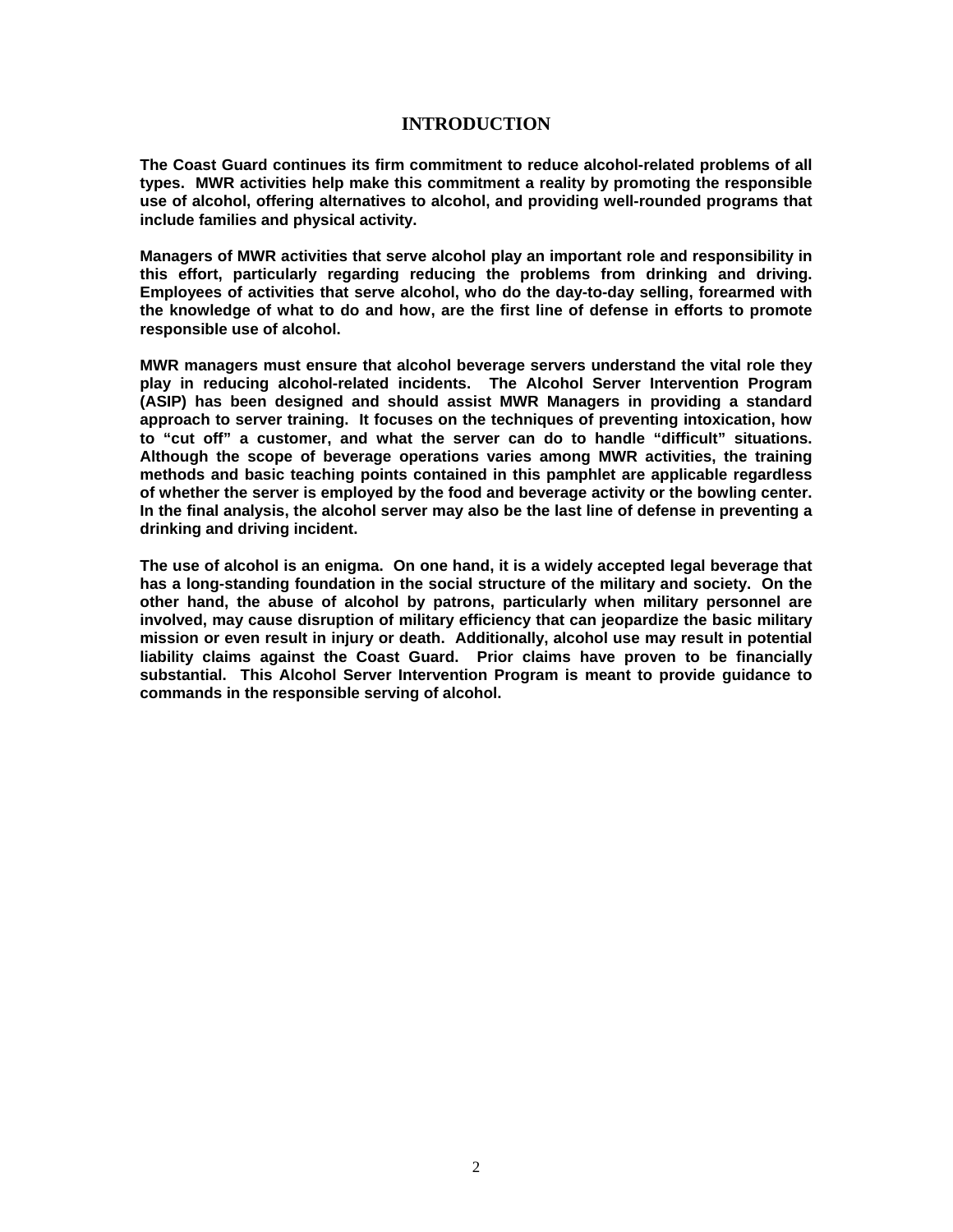#### **TABLE OF CONTENTS**

|                                                    | <b>PAGE</b>    |
|----------------------------------------------------|----------------|
| <b>TRAINING BASICS</b>                             | 4              |
| <b>STANDARD OPERATING PROCEDURES (SOP)</b>         | 6              |
| <b>BASIC SERVER TRAINING</b>                       | $\overline{7}$ |
| <b>ALCOHOL KNOWLEDGE TEST</b>                      | 9              |
| EVERYTHING YOU NEED TO KNOW ABOUT ALCOHOL          | 15             |
| <b>HOW YOUR FACILITY AFFECTS DRINKING BEHAVIOR</b> | 21             |
| <b>LIABILITY</b>                                   | 22             |
| <b>MYTHS OR TALES ABOUT ALCOHOL</b>                | 23             |
| <b>INTOXICATION</b>                                | 24             |
| <b>BLOOD ALCOHOL CONCENTRATION (BAC) CHARTS</b>    | 26             |
| <b>PREVENTION OF INTOXICATION</b>                  | 27             |
| LIGHT, LOW & NON-ALCOHOLIC BEVERAGES               | 29             |
| <b>CUT-OFF TECHNIQUES</b>                          | 30             |
| <b>SITUATIONS</b>                                  | 31             |
| <b>REFRESHER SERVER TRAINING</b>                   | 33             |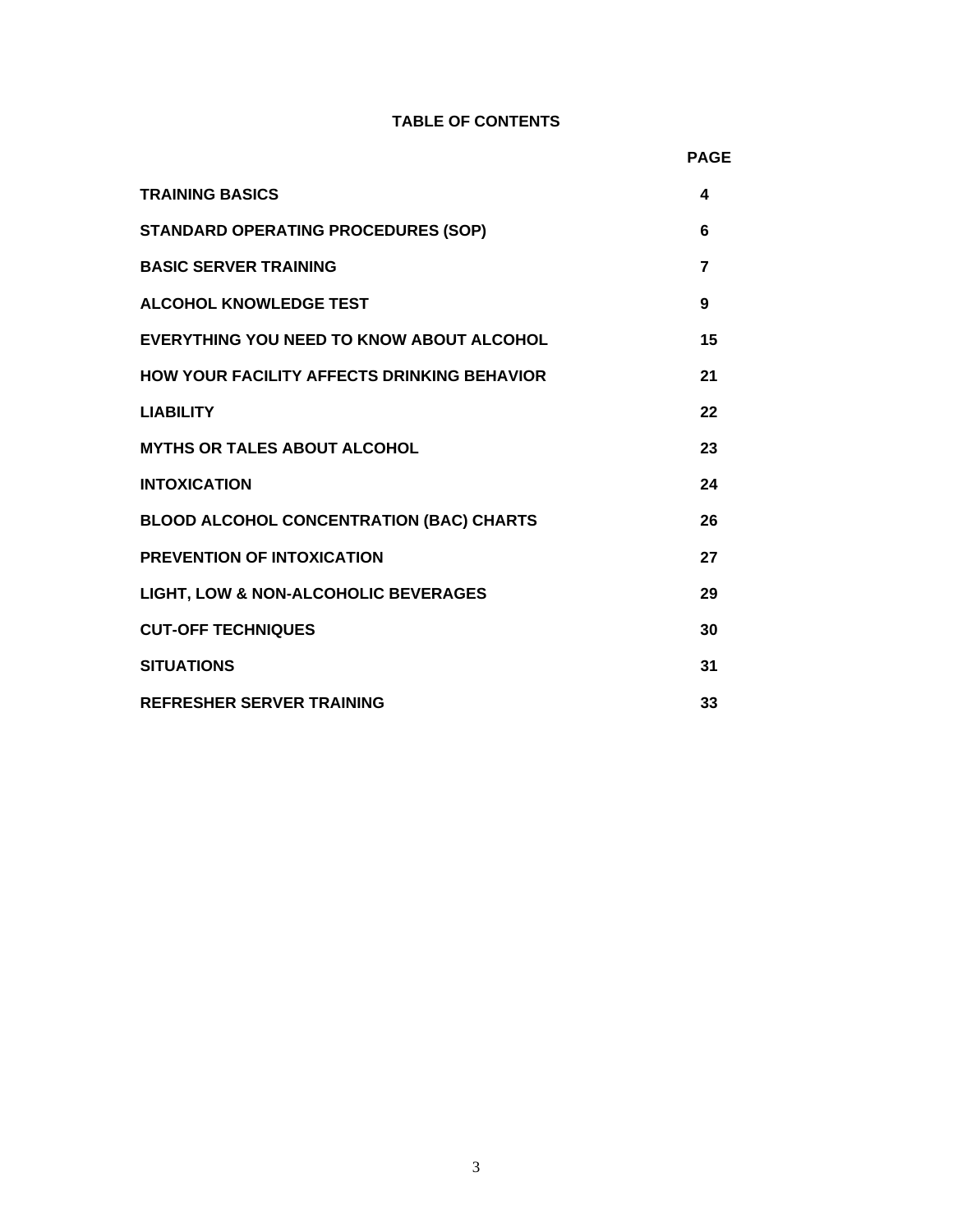#### *TRAINING BASICS*

#### **WHAT TO DO BEFORE YOU TRAIN**

**Ensure your overall command and individual activity policies and procedures are up-todate and sensible for encouraging the responsible use of alcohol. It won't do any good to train your staff on policies that don't fit your needs or that are contrary to responsible serving of alcohol to your patrons.**

#### **WHAT TRAINING SHOULD BE**

**Training should be uniquely suited to your situation and your employees. Although it might be similar in many ways to that of other MWR activities in the area, it should also be different in those ways that make your activity unique.**

**And even within your training, you may need to have variations for different people or different shifts depending on what they already know and can do well or the type of alcohol sales occurring (bar sales, glasses of wine with dinner, etc.). Just as no two MWR activities are exactly alike, no two adults are exactly alike either.** 

#### **WHEN TRAINING SHOULD TAKE PLACE**

**Current employees should be trained as soon as your Standard Operating Procedures (SOP's) have been reviewed and updated and your training plans made. The need for a concerted emphasis on encouraging the responsible use of alcohol won't go away, so there is nothing gained by delay.**

**Current Coast Guard policy, as contained in the Coast Guard Morale, Well-Being, and Recreation Manual, COMDTINST M1710.13 (series), requires that MWR food and beverage activity managers, bartenders, and wait staff serving alcoholic beverage receive certified training in preventing alcohol abuse. Recognized training programs such as Training for Intervention Procedures (TIPS) and Controlling Alcohol Risks Effectively (CARE) would meet this training requirement. No employee shall be assigned responsibilities that include the serving of alcohol beverages until such training is complete.**

#### **WHY DOESN'T THE CIVILIAN SECTOR REQUIRE SERVER TRAINING?**

**They do. Many states have mandatory server training laws for sellers in both on and/or off premise facilities. Some states have voluntary server training laws and others have Responsible Vendor Laws, which includes server training. One state provides that municipalities may require server training.**

**Many chain and individual facilities that serve alcohol in other states have adopted servertraining requirements to assist in lowering their potential for liability under what are commonly called Dram Shop Laws. Dram Shop Laws, the common law of negligence, and the concept of reasonable care hold alcohol serving establishments and their employees liable if they serve alcoholic beverages to a guest who leaves the establishment intoxicated and then injures another person. The Coast Guard is not immune from these lawsuits. Extreme care must be exercised by those MWR activities serving alcoholic beverages to ensure responsible service. Every server should know the DRAM Shop Law for your state or territory.**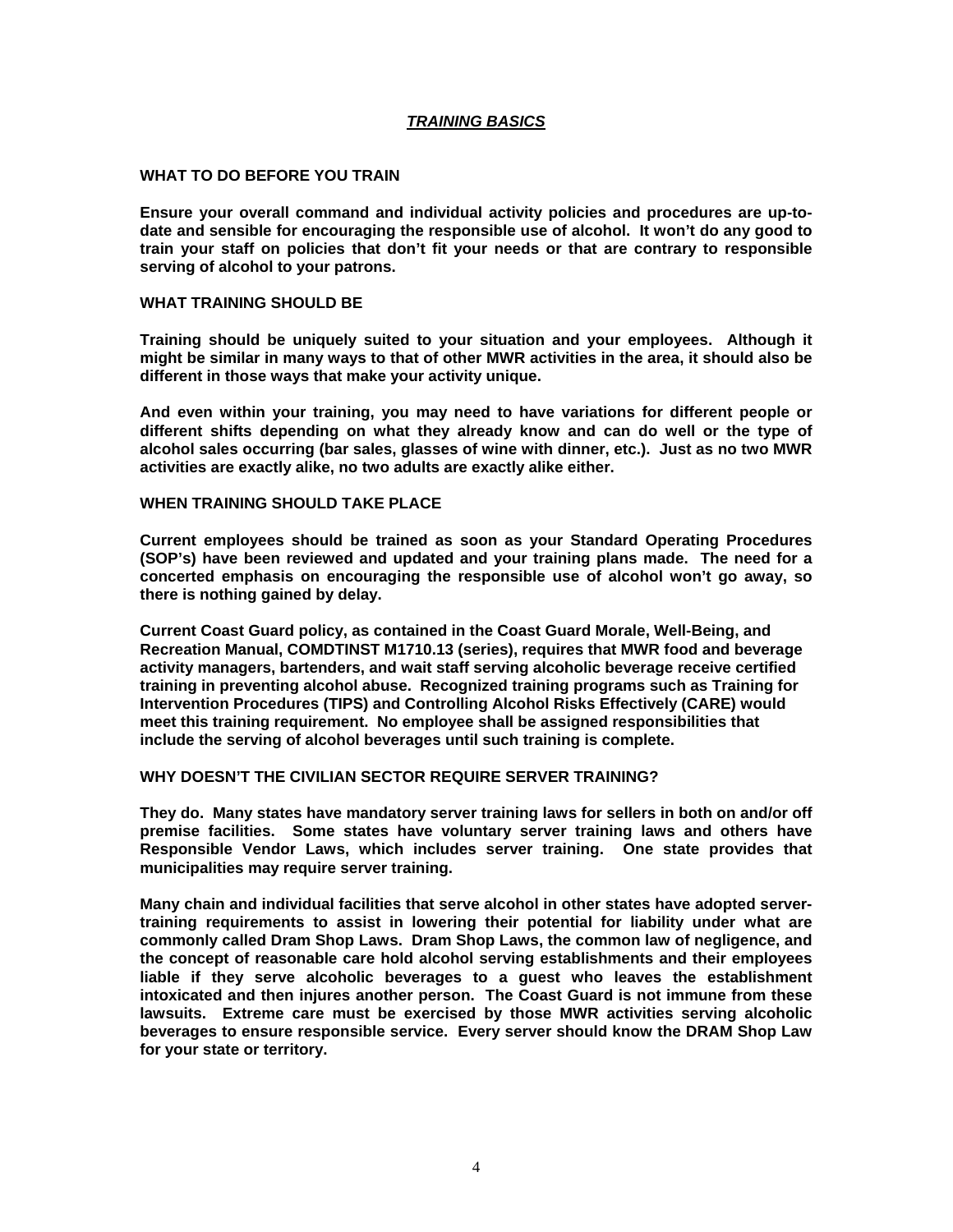#### **WHERE TRAINING SHOULD TAKE PLACE**

**Because adults learn best when they are most comfortable, the ideal training setting may be in your operation where everything is familiar. You'll have to select a time that is most convenient to the greatest number of employees and you may have to run several sessions to ensure everyone is trained. If training occurs during the normal duty day, offering several sessions will avoid a negative impact on daily operations. Other locations may include any of the command's conference or meeting rooms. The shorter, annual refresher training may be accomplished in smaller groups in an office setting.**





#### **HOW YOU'LL KNOW THE TRAINING "WORKED"**

**Immediately after training you should see specific behavior that lets you know your employees are trying to practice what they learned. (If you praise that behavior as you see it occurring, you'll increase the chances that it will continue when you are not present.)**

**After a reasonable time (a month, maybe), call a staff meeting and ask employees to tell you what's working well and what isn't (it's important that they tell you not the other way around). Then, ask for their ideas on what else can be done to reach the pre-training goals. Once adopted, make changes to any local policies and procedures and let everyone know what these changes are.**

**At least once every quarter, spot check everything that was taught to make sure nothing has "slipped through the cracks." Continue to praise appropriate ASIP behavior as it occurs and coach improved behavior where it is needed. If you do all this, there's almost no way the training won't "work."**

#### **WHAT ABOUT RETRAINING**

**The MWR Manual requires refresher training. If you have set your program up properly, annual retraining will consist only of review, communicating any changes you've had to make to your local policies, and practicing any new skills needed.**

#### **WHERE IS THE QUALITY ASSURANCE STANDARD FOR EACH LOCATION?**

**Copies are in personnel files but management should also maintain records. The MWR Manual requires that certification of the completion of training be included in each employee's personnel file. Keep a record of the date of each training session, what was covered in the session, and names of those who attended. Put a reminder on your calendar for 11 months after the first training session so you won't forget the annual refresher and will have time to do the necessary policy review before training day rolls around.**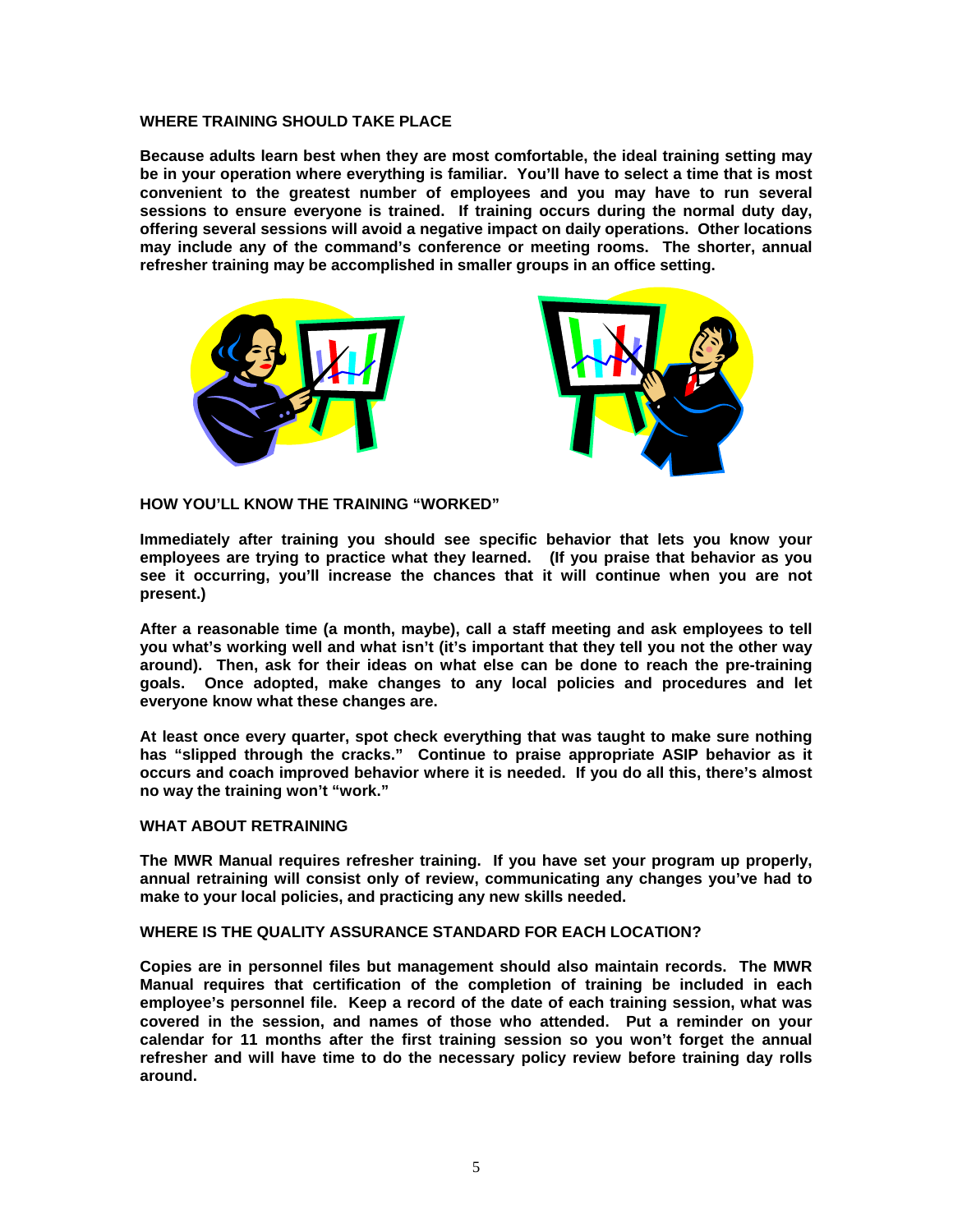#### *STANDARD OPERATING PROCEDURES (SOP's)*

**Involve everyone you can when developing or revising your SOP's on the sale of alcoholic beverages, including actions to avoid potential problems. Include your assistant managers and wait staff and circulate up the chain of command for final approval. When new situations arise, update your SOP and ensure that everyone gets a copy of the update. In this manner, you can be assured that each employee is fully aware of all the new and improved procedures that can help protect not only your employees and the Coast Guard, but your customers as well.**

**One of the dichotomies in accepting ASIP is that when implemented it will likely reduce your alcohol sales. This goes against the grain of most everything business managers and servers have been taught: greater sales mean greater profits. However, a reduction in alcohol sales does not mean your overall profits will decrease, because part of the ASIP effort is to increase food and non-alcoholic beverage sales to customers who would otherwise order the extra alcoholic drink. The profit margin on these other items can be just as attractive as for alcohol and with careful planning, promotion, and selling by servers, you may even see an increase in overall sales and profits.** 

**Listed below are some areas to be covered in your SOP. As you go through the rest of this guide, you will find others that can be added. The goal is to have a document that covers as many expected situations as possible, with clearly delineated lines of responsibility.** 

**Does your SOP cover the following situations:**

- **a. Who should be notified if a server has difficulty with a patron?**
- **b. What actions may/should a night manager or other people in authority take (free food or non-alcoholic beverages, ride home, (give examples))?**
- **c. When and who should log incidents, and what information should be included (date, time, description of parties involved, summary of incident,**

**outcome)?**

- **d. When should the Police or Security be called?**
- **e. When should unit staff duty personnel be called?**

**Do I need to offer more activities independent of alcohol:**

- **a. Games requiring motor coordination (darts, pool, etc.)**
- **b. Contests requiring mental alertness (cards, trivia, TV game spin-offs, etc.)**
- **c. Family events (cartoons, dance lessons, pre-holiday parties, etc.)**
- **d. Spouse programs (card tournaments, couples' community work, etc.)**
- **e. Gentle leisure (conversation rooms, computer corner, VCR theater, reading or listening collections, etc.)**

**Have I made food service available at the bar at night (not just nuts and popcorn)?**









**Are my menu items selected, planned, and priced to provide good value while returning enough profit to make up for lower alcohol sales?**

**Have I developed a coordinated publicity/marketing program to let my current patrons, and the new ones I hope to draw, know of great new things I'm planning for them?**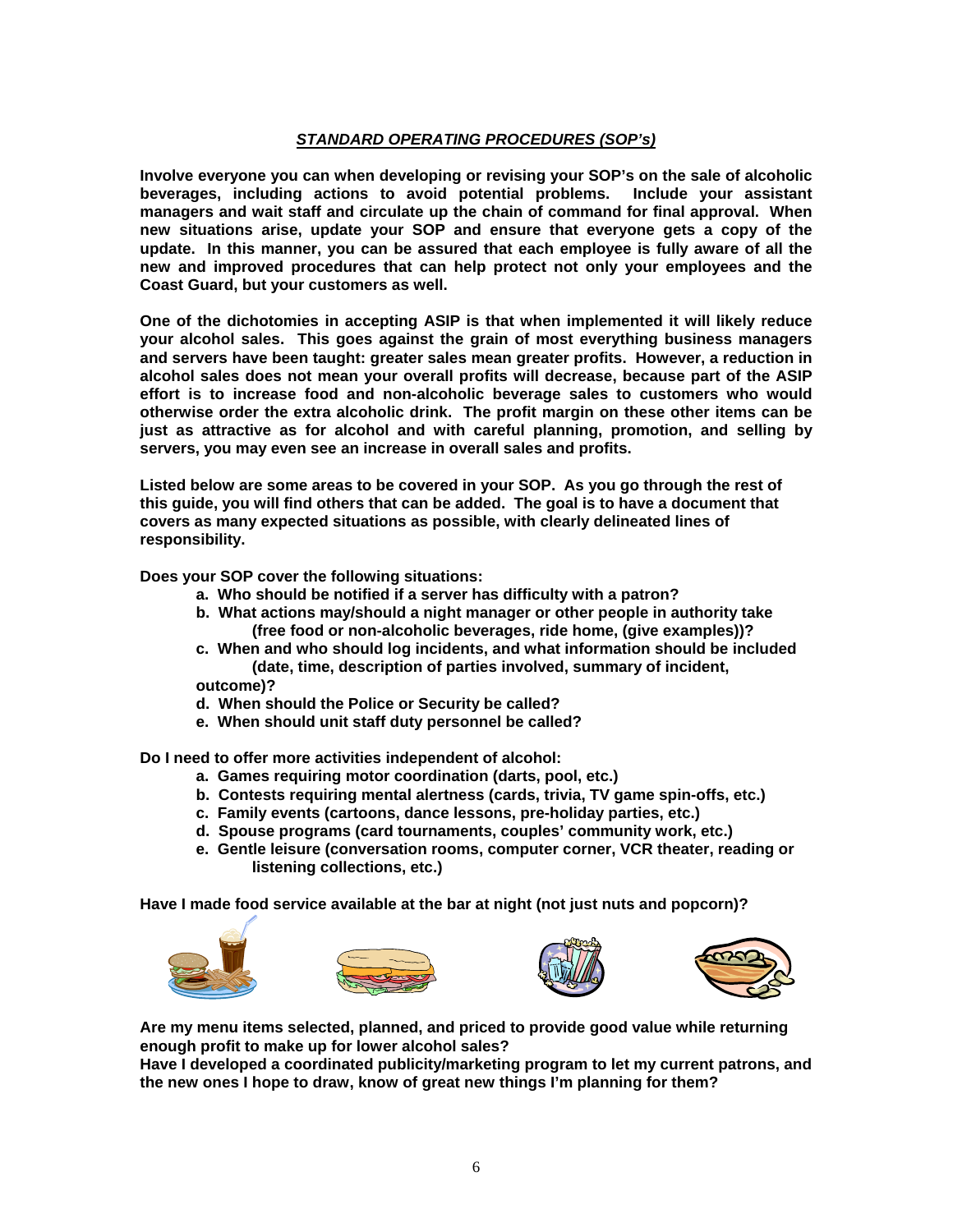#### *BASIC SERVER TRAINING*

#### **Training Outline**

**1. Manager preparation. Decide what you want servers to know and do from day one on the job. These are the basics, and you will be arranging opportunities for them to practice skills that encourage responsible use of alcohol in these areas:**

- **taking alcoholic beverage orders**
- **suggesting non-alcoholic drinks and food**
- **deciding when a patron should not have another drink**
- **how to "cut off" patrons successfully**
- **how to keep potentially impaired or intoxicated patrons from driving**

**As each activity selling alcohol is unique (a bowling center snack bar that sells bottled and pitcher beer would have different requirements than a high-energy club setting), you will need to determine the specifics to be taught in each of these areas. Later sections of this ASIP Guide provide specific information that will get you started with much of what your servers need to know. You'll have to adjust training to fit each activity, accordingly.** 

**Duplicate as many copies of the training materials as there are employees to be trained. Give employees a chance to read the material prior to the training date. Ask employees to think of all their successful methods of deciding when a patron should not have another drink or "cut off" techniques that work. Much of this input will probably be incorporated into your SOP.**

**2. Employee participation. Your sessions should not be longer than two (2) hours. They should be a mixture of your talking, their reading, writing, or role playing, and discussing situations that have arisen or might arise.**

**3. Employee testing. Generally, it is better and faster to set up realistic situations and ask the trainees to show you what they would do and say with real patrons. Your best servers can be a big help to you by setting up these situations and taking typical patrons' roles.**

 **Remember that your servers have the right AND the responsibility to refuse service to ANY patron who is:**

- **OBVIOUSLY INTOXICATED**
- **IN DANGER OF BEING A DRUNK DRIVER**
- **BELOW LEGAL DRINKING AGE**

#### **GETTING SERVERS' COOPERATION**

**Most servers see having to "cut off" patrons as embarrassing or difficult, exactly the opposite of what they are paid to do. For your training to be effective, you'll need to help them see that there can be real advantages to them in aiding responsible use of alcohol.**

**We suggest that you give employees the list of disadvantages below and ask them to add any others to it. Then discuss with them things you and they can do together to mitigate the disadvantages. You must also emphasize with your servers that you will support them**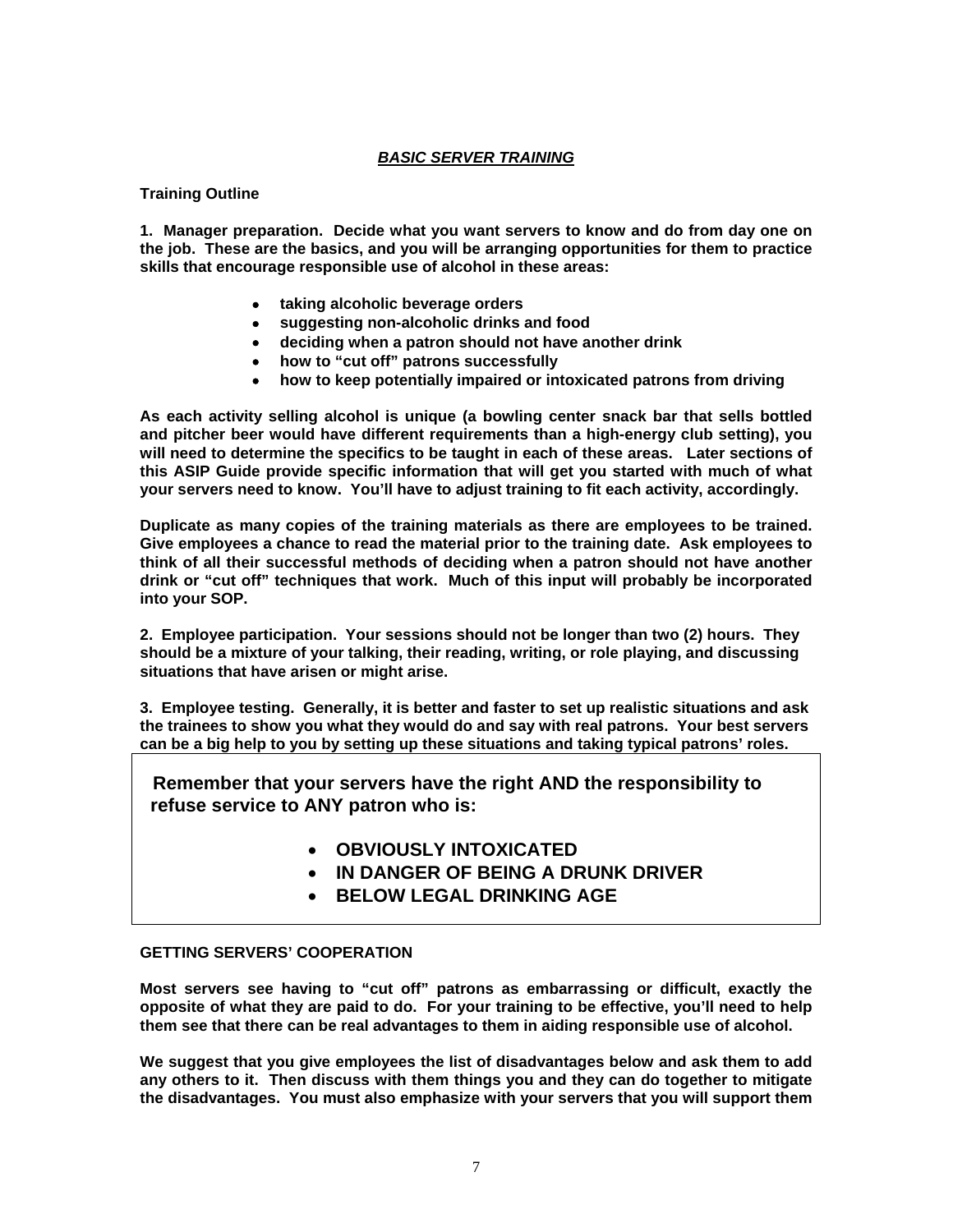**in these decisions. Without total support from management, employees will be less likely to assume these responsibilities. The bottom line remains, however, that employees MUST follow approved SOP's.**

#### **DISADVANTAGES OF CUTTING OFF A CUSTOMER**

- **Potential loss of tips**
- **Manager overrules me**
- **Against my nature**
- **Not humanly possible—it's too crowded, dark, etc.**
- **Potential loss of customer**
- **Fear of being wrong about need for cut off**
- **Makes people mad**
- **Fear of violence**
- **Might lose my job**

#### **ADVANTAGES OF CUTTING OFF A CUSTOMER**

- **Acting responsibly**
- **Intoxicated patrons can scare other customers away**
- **Tips increase from those who appreciate your help**
- **Offering non-alcoholic drinks and good times will attract new customers**
- **Stopping drunk driving, keeps everybody safer**
- **Lowers server's risk of being sued**
- **Decreases drunken hassles or advances**
- **Decreases risks to command**



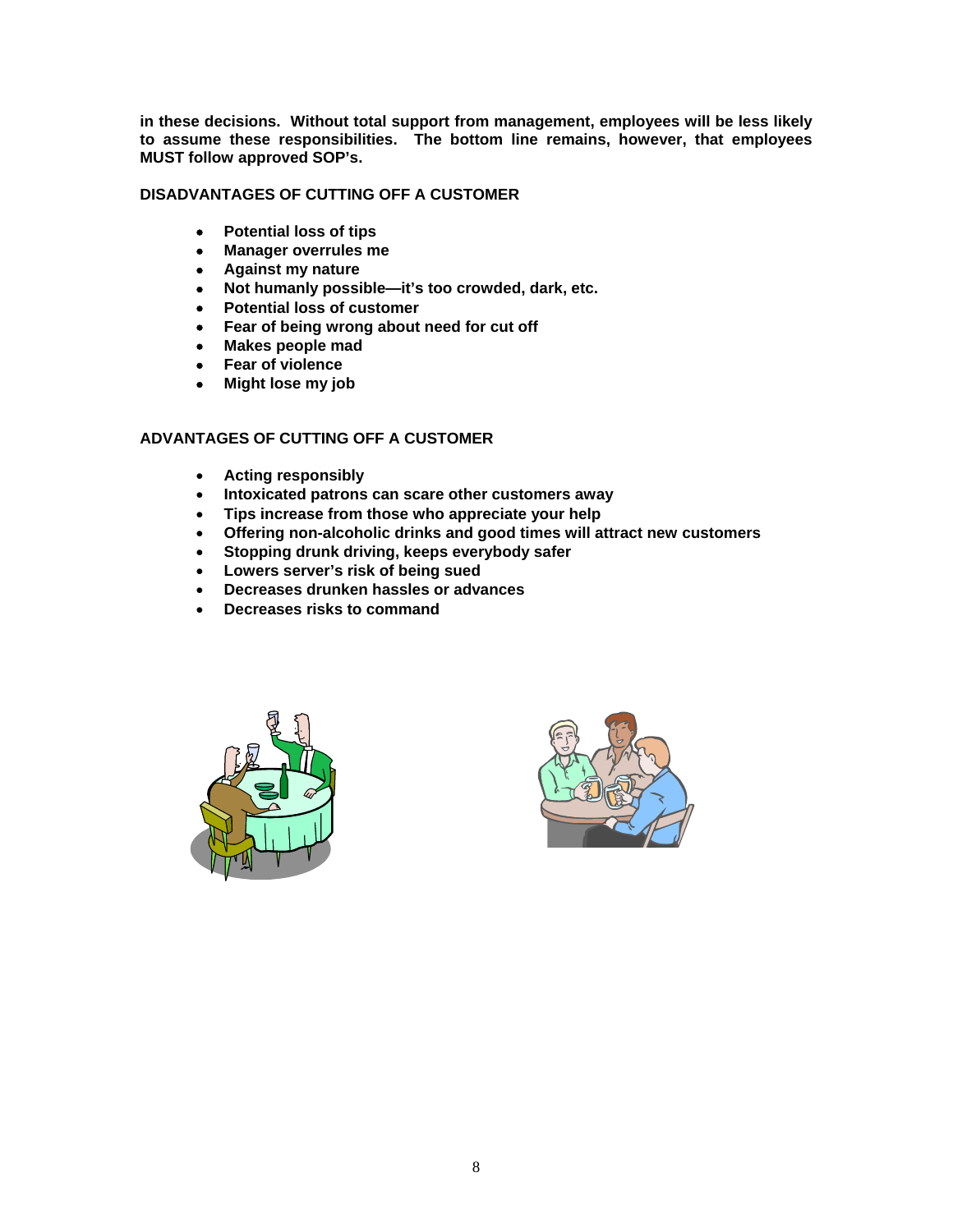#### *ALCOHOL KNOWLEDGE TEST*

**Answers for many of the questions in the true-false test on the next two pages can be found in the basic and refresher server materials in this package.** 

**The tests are True and False, and Multiple Choice. Some are easy and some are hard. Managers may want to give the test as a pre-test, before training, and then after training, to gauge its success.**

**Feel free to add any other questions to the test. The more questions the better, and as training levels and experience in ASIP increases, you can make the tests more complicated. The object is to serve alcohol responsibly. Knowledge of what to do, when to do it, and how to do it, are key to a successful ASIP program.**

**Also, you may borrow training materials from other sources. Installations have partnered with many local organizations or companies to complement ASIP training or to implement other programs that will assist in reducing alcohol abuse or driving while intoxicated. Some of these organizations are Mother's Against Drunk Driving (MADD), Students Against Drunk Driving (SADD), and Bartender's Against Drunk Driving (BADD). Commercial or State/local ASIP-type programs may also be available for use instead of this guide.** 

#### **ALCOHOL KNOWLEDGE TEST**

| 1              | Drinking different kinds of alcohol the same evening increases the effect    | т | F              |
|----------------|------------------------------------------------------------------------------|---|----------------|
|                | of alcohol (you'll become intoxicated sooner than if you stick with just     |   |                |
|                | one type).                                                                   |   |                |
| $\mathbf{2}$   | The average five-ounce drink of wine is less intoxicating than the           |   |                |
|                | average 1.25-ounce straight shot of (80°) liquor.                            | т | F              |
| $\mathbf{3}$   | Drinking a 6-pack of beer is less intoxicating than drinking two of those    | T | $\overline{F}$ |
|                | tall mixed specialty drinks, each having about 2.0 ounces of 151° rum.       |   |                |
| 4              | Drinking a glass of milk coats the stomach and protects you from getting     | T | F              |
|                | intoxicated for moderate amounts of alcohol.                                 |   |                |
| 5              | A person can be drunk (legally intoxicated) and not stagger or slur his or   | T | F              |
|                | her speech.                                                                  |   |                |
| 6              | It is easy to tell if people are drunk, even if you don't know them well.    | T | F              |
| $\overline{7}$ | A person drinking on an empty stomach will get drunk faster.                 | T | F              |
| 8              | People's moods help determine how they are affected by alcohol.              | T | F              |
| 9              | A woman and a man both weigh 146 pounds. They each drink 4 beers             |   |                |
|                | over a 3-hour period. At the end of the 3-hour period, the intoxication      |   |                |
|                | level (BAC) will be:                                                         |   |                |
|                | A) Higher for the man                                                        | A |                |
|                | <b>B) Almost the same</b>                                                    | в |                |
|                | C) Higher for the woman                                                      | C |                |
|                | D) Zero, as the alcohol will process out of both drinkers by that time       | D |                |
| 10             | A person who weighs less becomes intoxicated faster than a heavier           | T | F              |
|                | person.                                                                      |   |                |
| 11             | Alcohol is involved in 31% of all fatal traffic accidents.                   | T | F.             |
| 12             | The only sure way to tell if a person is legally intoxicated is by measuring | T | F              |
|                | their blood alcohol content (BAC) via a quality breathalyzer or actual       |   |                |
|                | blood test.                                                                  |   |                |
| 13             | People who are drunk cannot compensate for it when they drive.               | F | F              |
| 14             | In a fatal drunk driving accident, the drunk is usually not the one killed.  | T | F              |
| 15             | Drinking black coffee can help sober up a person.                            | T | F              |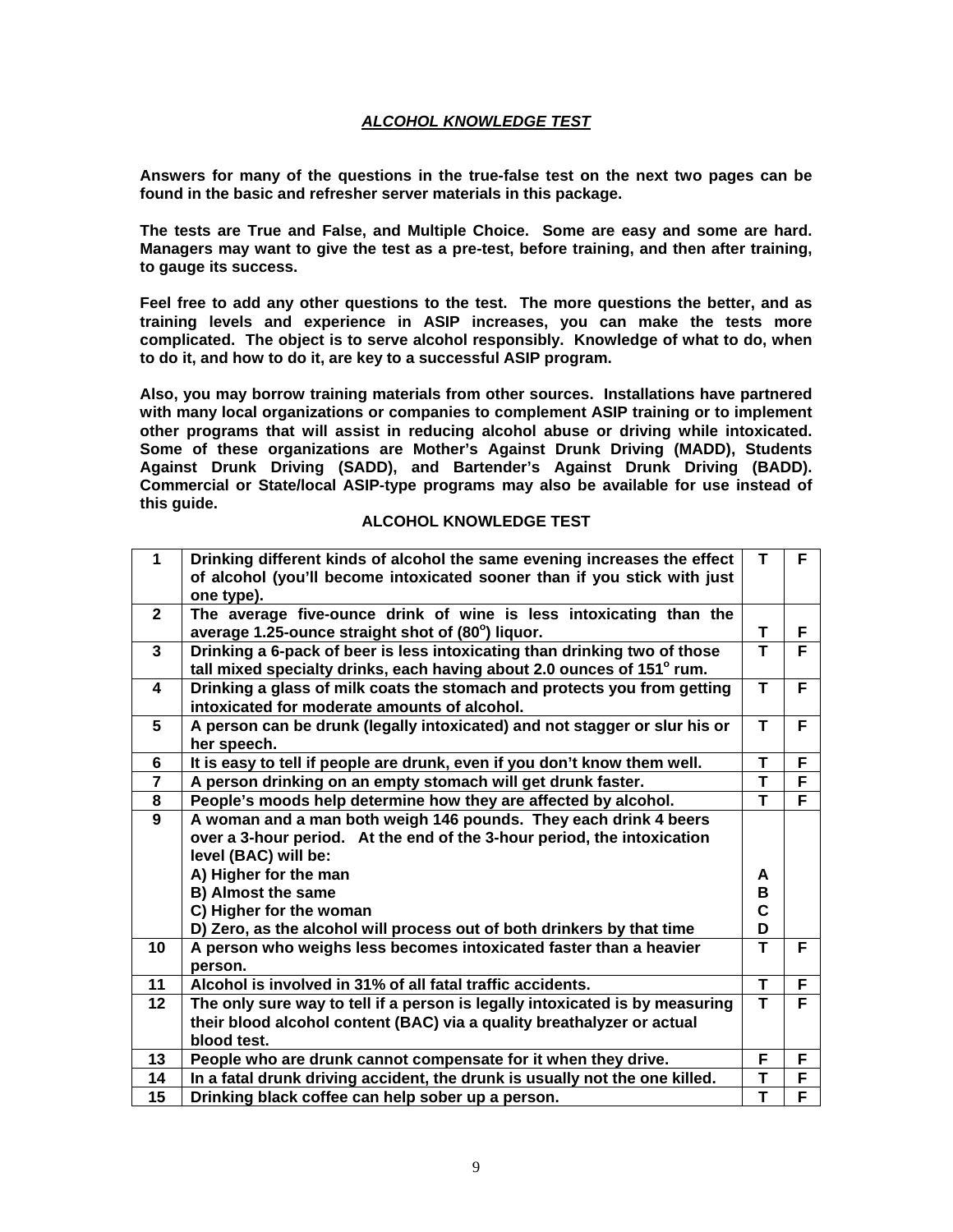| 16 | Alcoholic beverages are a stimulant.                                                                                | Τ      | F |
|----|---------------------------------------------------------------------------------------------------------------------|--------|---|
| 17 | A "drink" can warm you up on cold days.                                                                             | т      | F |
| 18 | Alternating among different types of beverages during an evening of                                                 |        |   |
|    | drinking:                                                                                                           |        |   |
|    | A) Will make you sick                                                                                               | A      |   |
|    | B) Is OK if you are male because of higher normal body weight, body                                                 | в      |   |
|    | water content, and higher level of stomach enzymes that break down                                                  |        |   |
|    | alcohol                                                                                                             |        |   |
|    | C) Is no different to the body than drinking the same type of alcohol                                               | C      |   |
|    | D) Will get you intoxicated quicker than sticking with one type of                                                  | D      |   |
|    | alcoholic beverage                                                                                                  |        |   |
| 19 | A cold shower will sober up an intoxicated individual.                                                              | т      | F |
| 20 | An alcoholic can be someone who:                                                                                    |        |   |
|    | A) Drinks every day                                                                                                 | A      |   |
|    | B) Drinks only several times a week                                                                                 | В      |   |
|    | C) Drinks only once a month                                                                                         | C      |   |
|    | D) All of the above                                                                                                 | D      |   |
| 21 | It is estimated that alcohol is the leading contributor to deaths in:                                               |        |   |
|    | A) Automobile accidents                                                                                             | A      |   |
|    | <b>B) Boating accidents</b>                                                                                         | В      |   |
|    | C) Household fires                                                                                                  | C      |   |
|    | D) All of the above                                                                                                 | D      |   |
|    |                                                                                                                     |        |   |
| 22 | Servers have the right and the responsibility to refuse service to any                                              |        |   |
|    | patron who is:                                                                                                      |        |   |
|    | A) Obviously intoxicated                                                                                            | A      |   |
|    | B) In danger of being a drunk driver                                                                                | в      |   |
|    | C) Below the legal drinking age                                                                                     | C<br>D |   |
| 23 | D) All of the above                                                                                                 |        |   |
|    | Which of the following do better on tests of motor coordination, sensory<br>perception, and intellectual function:? |        |   |
|    | A) Experienced drinkers                                                                                             | A      |   |
|    | <b>B)</b> Less experienced drinkers                                                                                 | В      |   |
|    | C) Drinkers age 62 and over                                                                                         | C      |   |
|    | D) All of the above do poorly on the tests                                                                          | D      |   |
| 24 | If you advise a customer that she has been "cut off" from being served                                              |        |   |
|    | additional alcoholic beverages, you should do all the following except:                                             |        |   |
|    | A) Advise a manager that you have cut off a customer                                                                | A      |   |
|    | B) If she argues, raise your voice so she knows who's in charge                                                     | В      |   |
|    | Attempt to keep her in your activity and have her eat some<br>C)                                                    | C      |   |
|    | substantial food and/or drink non-alcoholic beverages                                                               |        |   |
|    | D) Ask for her car keys so she can't drive home                                                                     | D      |   |
| 25 | Dram Shop laws can hold which of the following people financially                                                   |        |   |
|    | responsible for injuries an intoxicated patron causes to third party                                                |        |   |
|    | individuals:                                                                                                        |        |   |
|    | A) Server                                                                                                           | A      |   |
|    | <b>B) Installation Commander</b>                                                                                    | В      |   |
|    | C) Patron                                                                                                           | C      |   |
|    | D) Patron's insurance company                                                                                       | D      |   |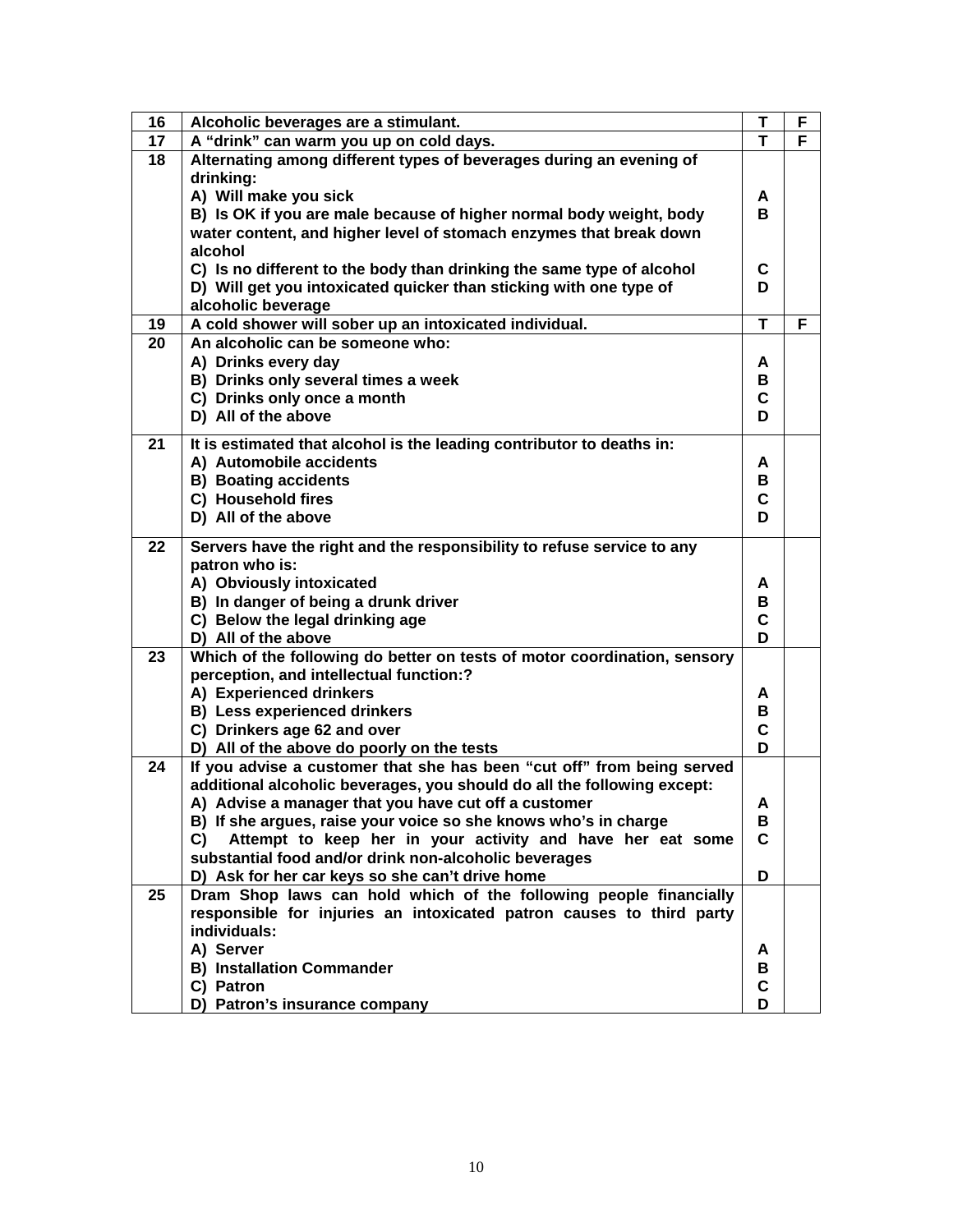#### **ANSWER KEY FOR ALCOHOL KNOWLEDGE TEST**

| 1               | Drinking different kinds of alcohol the same evening increases the effect of alcohol         |
|-----------------|----------------------------------------------------------------------------------------------|
|                 | (you'll become intoxicated sooner than if you stick with just one type).                     |
|                 | FALSE. Alcohol is alcohol. If you remove the alcohol from a can of beer, a glass of          |
|                 | wine, and a liquor drink, you would have the SAME amount of alcohol from each. If            |
|                 | you have two beers and a glass of wine, that's three drinks with about 0.5 ounces of         |
|                 | pure alcohol in each for a total of 1.5 oz of pure alcohol. Consuming one of each type       |
|                 | of beverage still totals to 1.5 oz. of alcohol. It is the alcohol that reacts with the body, |
|                 | not the other ingredients in the beverage.                                                   |
|                 |                                                                                              |
| $\mathbf{2}$    | The average five-ounce drink of wine is less intoxicating than the average 1.25-ounce        |
|                 | straight shot of (80°) liquor.                                                               |
|                 | FALSE. The alcohol content of both drinks is the same (about 0.5 ounces). The only           |
|                 | variable is what the alcohol is diluted with (water, juice, etc.) and the amount of the      |
|                 | dilution.                                                                                    |
|                 |                                                                                              |
| 3               | Drinking a 6-pack of beer is less intoxicating than drinking two of those tall mixed         |
|                 | specialty drinks, each having about 2.5 ounces of 151° rum.                                  |
|                 |                                                                                              |
|                 | FALSE. A six-pack of beer contains approximately 3 ounces of pure alcohol. The               |
|                 | high-proof mixed specialty rum drinks each contain about 1.5 ounces of pure alcohol          |
|                 | for a total of 3 ounces for both drinks. As both have the same amount of alcohol, a          |
|                 | drinker would normally become equally intoxicated whichever is consumed.                     |
|                 |                                                                                              |
| 4               | Drinking a glass of milk coats the stomach and protects you from getting intoxicated         |
|                 | for moderate amounts of alcohol.                                                             |
|                 | FALSE. Milk does briefly coat your stomach, but as about 95% of the alcohol is               |
|                 | absorbed into the blood stream after the alcohol leaves the stomach, coating the             |
|                 | stomach with anything does not prevent or reduce your intoxication level.                    |
|                 |                                                                                              |
| $5\phantom{.0}$ | A person can be drunk (legally intoxicated) and not stagger or slur his or her speech.       |
|                 | TRUE. Remember that in many states, a BAC of 0.08% qualifies as legally intoxicated          |
|                 | for the purpose of driving. A 160-pound customer (or less) may have had "only"               |
|                 | three drinks over a two-hour period, but that is enough for a majority of them to hit        |
|                 | the 0.08% standard. None of these customers may show signs of slurred speech or              |
|                 | difficulty walking.                                                                          |
|                 |                                                                                              |
| 6               | It is easy to tell if people are drunk, even if you don't know them well.                    |
|                 | FALSE. The reason this is false is that not everyone who is drunk (intoxicated for           |
|                 | purposes of driving) shows obvious signs, particularly unfamiliar customers.                 |
|                 | Customers that are "falling down" drunk are easy to identify, and hopefully, did not         |
|                 | get that way in your facility. Most customers just hitting the 0.08% BAC level, or the       |
|                 | 0.10% level, may appear perfectly normal. These are the people that are of concern,          |
|                 | because it is NOT obvious that they are intoxicated, even though they are.                   |
|                 |                                                                                              |
| 7               | A person drinking on an empty stomach will get drunk faster.                                 |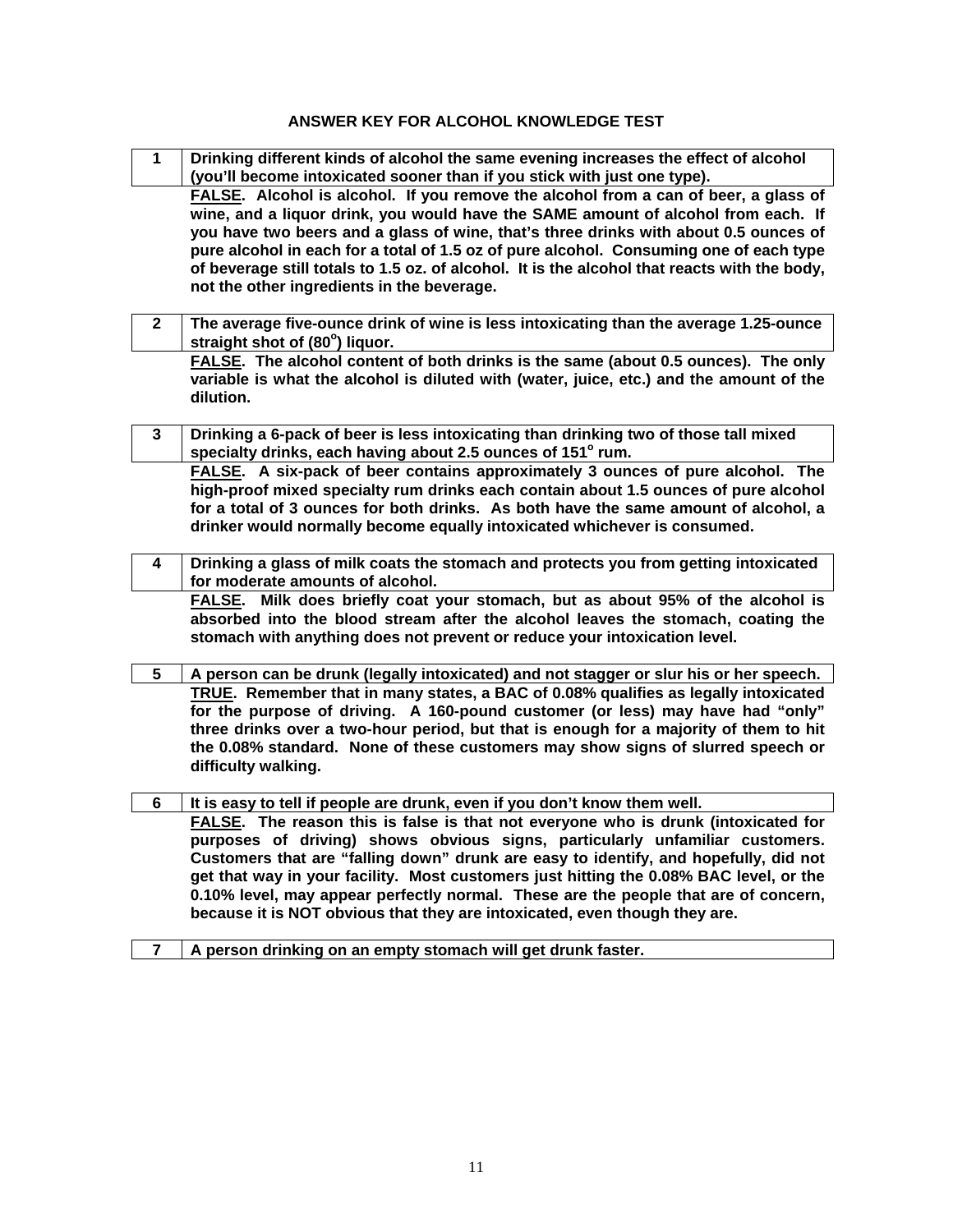**TRUE. Alcohol is released from the stomach directly into the intestines, and then into the blood stream (from which BAC readings can be taken) very rapidly, on an empty stomach. Food in the stomach slows down the release of anything in the stomach to the intestines. The more food, the slower the release, including the release of alcohol. Therefore, a person having 2 or 3 drinks on a full stomach, will have a little bit of alcohol released into their system over a long period and potentially never reaching an intoxicated level. A customer, who hasn't eaten, can hit the legally intoxicated BAC level in a very short time after finishing the last drink.**

- **8 People's moods help determine how they are affected by alcohol. TRUE. There is some debate about whether this is caused by the body or the brain, but a customer who comes in mad about something is likely to react as if intoxicated substantially sooner than someone who is coming to a dinner party.**
- **9 A woman and man both weight 146 pounds. They each have 4 beers over a 3-hour period. At the end of the 3 hour period, the intoxication level (BAC) will be: C. Higher for the woman. There are other factors affecting BAC levels besides body weight. They include the**

**amount of water in the body (women generally have less than men of equal weight) and women normally have fewer stomach enzymes that process alcohol.**

- **10 A person, who weighs less, becomes intoxicated faster than a heavier person. TRUE. The reason for this is simple dilution. A 200-pound person has more "body" than a 100-pound person, hence more water, blood, etc. It is like taking an ounce of pure alcohol and pouring it into a half-gallon container of water, and another ounce into a one-gallon container of water. Which container has the higher concentration of alcohol? The half-gallon container.**
- **11 Alcohol is involved in 31% of all fatal traffic accidents TRUE. The National Highway Transportation Safety Administration reported in 2014 that of all fatal traffic crashes, 31% had alcohol as a contributor to the accident. This resulted in over 9,967 deaths.**
- **12 The only sure way to tell if a person is legally intoxicated is by measuring their blood alcohol content (BAC) via a quality breathalyzer or actual blood test. TRUE. One may be reasonably certain that someone is legally intoxicated if the person they observe is at the 0.15% or higher BAC level (based on their actions) but there are other conditions that can cause such results. Some people, on medication, can appear to be way over the limit, with as little as one drink. It is almost impossible to tell if someone is at the 0.08% BAC level, the DWI level in many states. Only evidential quality breathalyzers (or actual blood tests) used by experienced personnel can make an actual determination of legal intoxication. This does not preclude a server from making a judgment call, based on the ASIP training (weight, sex, etc) that a customer should be cut-off and not served additional alcoholic beverages.**
- **13 People who are drunk cannot compensate for it when they drive. TRUE. Rolling down the window to have cold air blowing on the face; loosening clothes; or even trying to pay "extra" attention will not overcome the slowed reaction time and decreased judgment that comes from being intoxicated. In driving, quick recognition of dangerous situations and quick reactions to avoid them are sometimes necessary. As alcohol slows down reaction time and reduces the ability to make quick (reasonable) decisions, you cannot successfully learn to drive drunk.**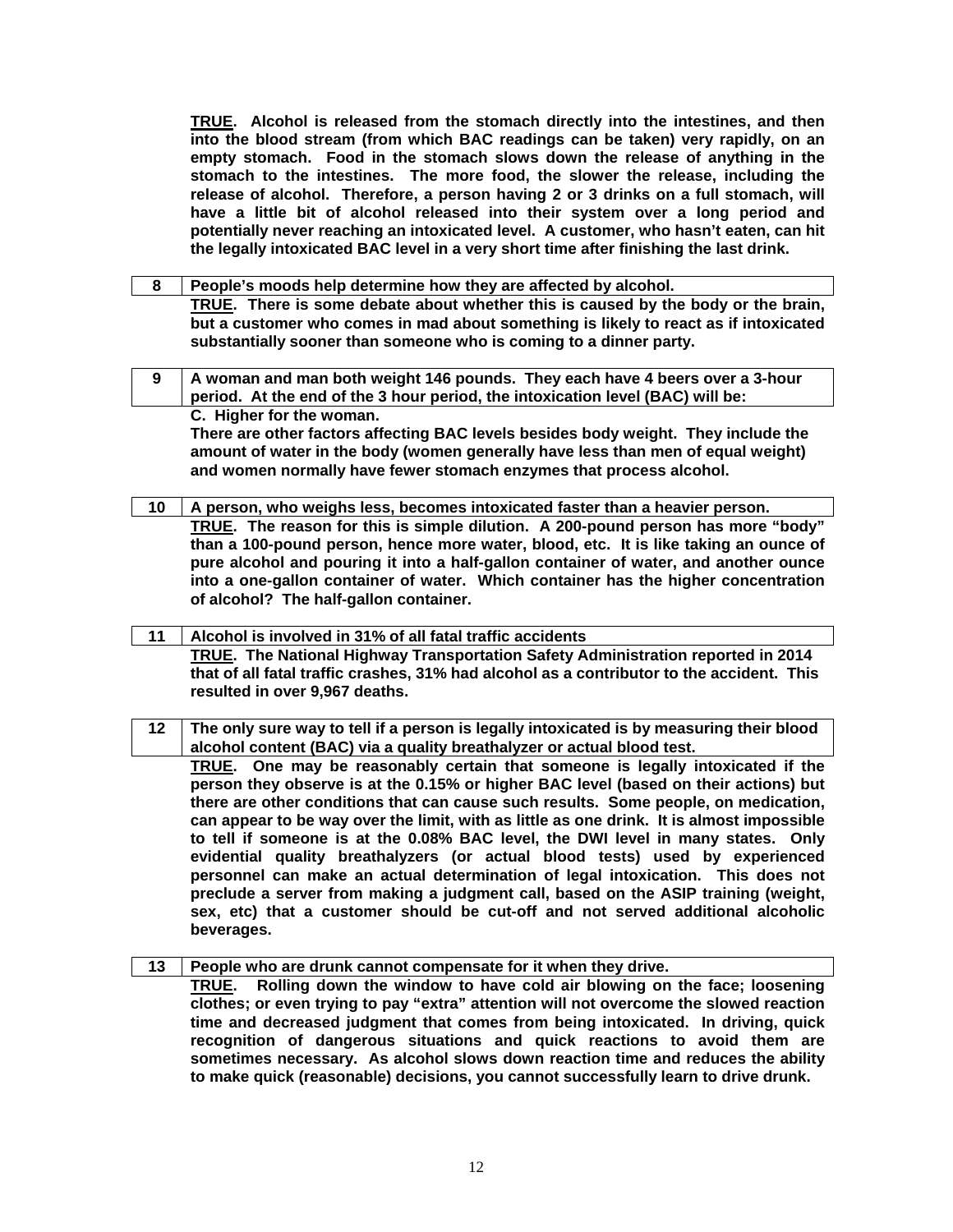- **14 In a fatal drunk driving accident, the drunk is usually not the one killed. FALSE. This seems the case from many newspaper accounts, but most drunk drivers in accidents where there are fatalities, are in fact killed. Many of these are where the only fatality is the drunk driver (running into a tree, embankment, etc).**
- **15 Drinking black coffee can help sober up a person. FALSE. Only time will sober up a drinker. Coffee, generally containing caffeine, can act as a stimulant thereby creating a wide-awake drunk, but it won't sober you up.**
- **16 Alcoholic beverages are a stimulant. FALSE. Alcohol is actually a depressant. One of the first things alcohol does when it goes through the body is to depress certain nerves. This can cause people to become relaxed (from which some people become more open, talkative, loud, etc). It is the suppressing of the nerves that causes this reaction, not a stimulation of them. When the alcohol works its way out of the body, the nerves return to normal.**
- **17 A "drink" can warm you up on cold days. FALSE. The feeling of warmth comes from the dilation of blood vessels near the skin surface. However, the blood in those dilated vessels loses its heat very quickly, leaving the body temperature much lower than it was prior to drinking. Those with very high alcohol BAC levels are much more prone to getting hypothermia on frigid days than others.**
- **18 Alternating among different types of beverages during an evening of drinking: C. Is no different to the body than drinking the same type of alcohol. Alcohol is alcohol no matter what the source is. Therefore alternating alcoholic beverages or not, is merely a matter of taste as the body and intoxication level is solely dependent on the quantity consumed over a period of time. It won't make you sick; sex, weight, etc., doesn't matter, and you won't become more or less intoxicated.**
- **19 A cold shower will sober up an intoxicated individual. FALSE. Only time will rid the body of alcohol. A cold shower may wake up the individual, and they may feel more alert, but they aren't. You just end up with a wideawake drunk, who pretends to be alert and cold!**
- **20 An alcoholic can be someone who: D. All of the above.**

**There are many formal definitions of an alcoholic. An informal one is someone who once they start drinking, has trouble stopping. You don't have to drink every day to be an alcoholic. Some will only drink once a month. But that individual is unable to stop drinking and will continue until they pass out from a high level of intoxication. Once that session is over, they may wait for some time before doing it again.** 

**21 It is estimated that alcohol is the leading contributor to deaths in:**

**D. All of the above.**

**Besides the thousands of deaths from auto accidents caused by drunk drivers, thousands more are reported every year from boating accidents, household fires, swimming, and even simple falls. The majority of the deaths are traceable to the consumption of alcohol and then engaging in an activity where judgment, coordination, and concentration are required. Many of the deaths are underage people, which can be prevented by ALWAYS asking for proof of age before serving alcohol.** 

**22 Servers have the right and the responsibility to refuse service to any patron who is:**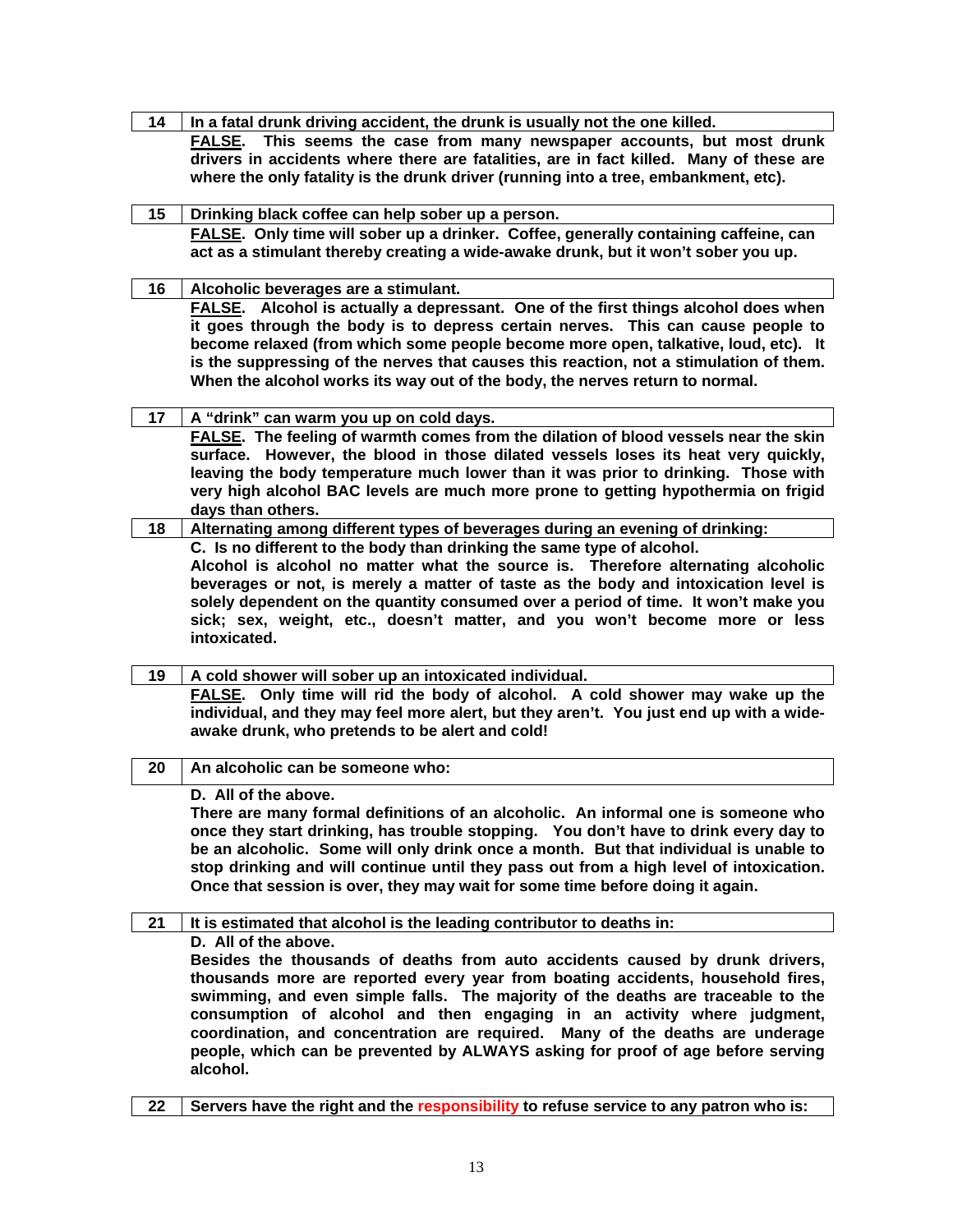**D. All of the above.**

**Your SOP should specifically provide for this as a responsibility and right of a server and your customers should be advised that the servers are there to assist them in helping themselves. Management must fully support any server decision to refuse service to any customer that is intoxicated, is going to drive, or that is below the legal drinking age.**

| 23 | Which of the following do better on tests of motor coordination, sensory perception,<br>and intellectual function:                                                                                                                                                                                                                                                                                                                                                                                                                                          |
|----|-------------------------------------------------------------------------------------------------------------------------------------------------------------------------------------------------------------------------------------------------------------------------------------------------------------------------------------------------------------------------------------------------------------------------------------------------------------------------------------------------------------------------------------------------------------|
|    | A. Experienced drinkers.                                                                                                                                                                                                                                                                                                                                                                                                                                                                                                                                    |
|    | A number of studies have been done on specialized skill areas such as pilots. When<br>given small quantities of alcohol, with the resulting BAC ranges from 0.01% to 0.09%,<br>experienced drinkers showed less impairment than any other group. However, it<br>should be noted that impairment was evidenced among even experienced drinkers, it<br>was just LESS than inexperienced drinkers. Since some impairment is shown, this is<br>why flight rules prohibit ANY alcohol consumption for a certain period of time prior<br>to flying (12-24 hours). |
| 24 | If you advise a customer that she has been "cut off" from being served additional<br>alcoholic beverages, you should do all of the following except:                                                                                                                                                                                                                                                                                                                                                                                                        |
|    | B. If she argues, raise your voice so she knows who's in charge.<br>Remember, there is a difference between being firm and raising your voice to a<br>customer. Servers should always advise the manager when a customer has been cut<br>off and all attempts should be made to reduce the intoxication level or potential for<br>driving.                                                                                                                                                                                                                  |
| 25 | Dram Shop laws can hold which of the following people financially responsible for<br>injuries an intoxicated patron causes to third party individuals:                                                                                                                                                                                                                                                                                                                                                                                                      |
|    | A. Server.                                                                                                                                                                                                                                                                                                                                                                                                                                                                                                                                                  |
|    | Servers HAVE been held financially liable to injuries caused by their customer who<br>have been served alcohol to the point of intoxication, and who then injured an<br>innocent party. It is generally a drunk-driving situation. This is why it is important to<br>remember that the server is the first line of offense and defense in efforts to reduce<br>the abuse of alcohol and the injuries that can result.                                                                                                                                       |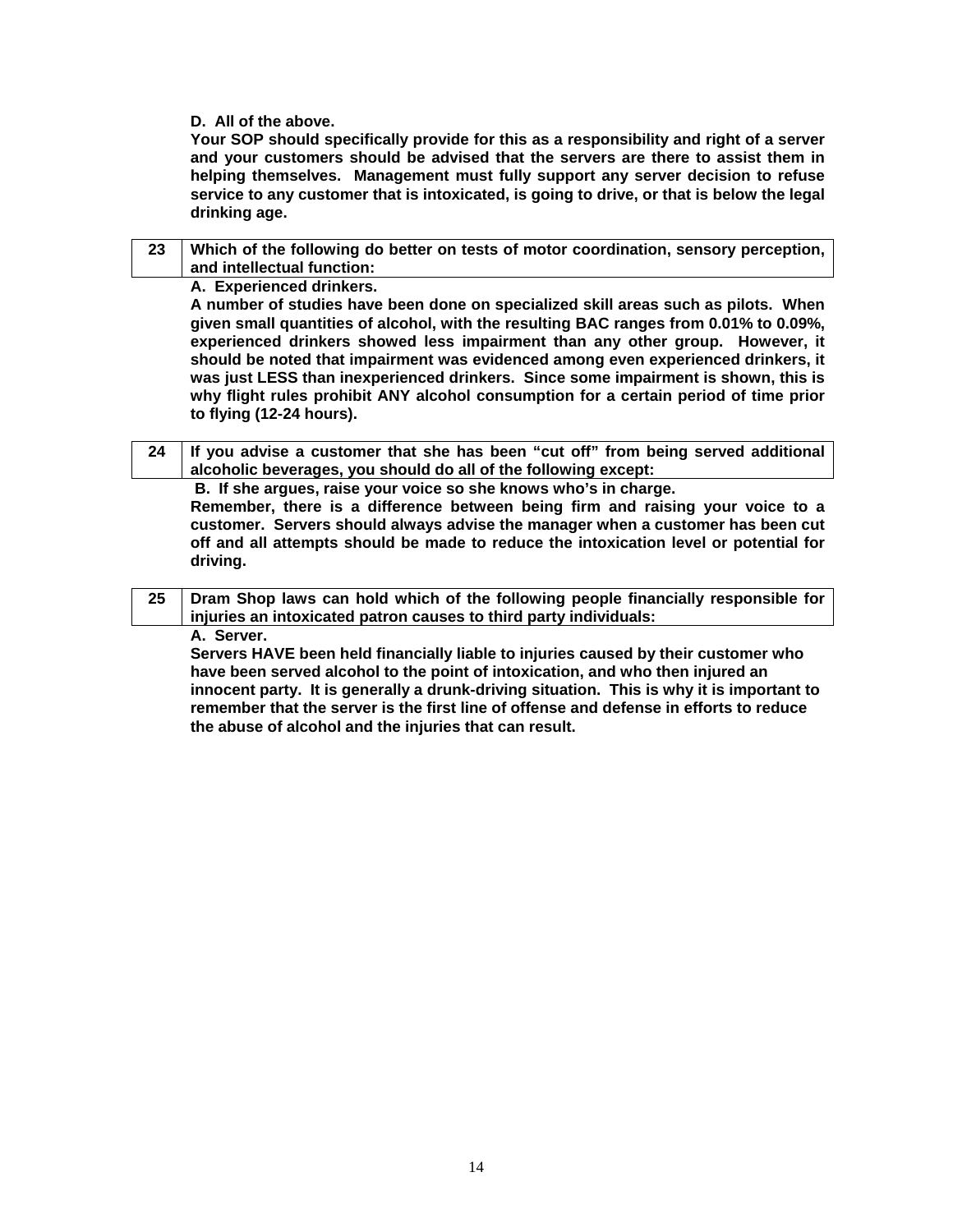#### *EVERYTHING YOU NEED TO KNOW ABOUT ALCOHOL*

**C2H5OH, ethyl alcohol (EToH), beverage alcohol, booze, or by any other name, is a chemical that affects the central nervous system when taken into the body. The effect and duration can be minor and short with small amounts of alcohol, or major and long with large quantities, but there is always some effect no matter the quantity consumed. This section cannot be overemphasized! Knowing the amount of alcohol in a standard drink can decrease heavy consumption and reduce high risk choices.**

**Alcohol is available in many forms, including many unsuspecting ones. It is a component of many over the counter medicines such as cough syrup and nighttime liquid cold medicines and is also found in cooking supplies such as some vinegar and pickles, and in some flavor extracts (vanilla extract can be 35% alcohol by volume). Alcohol in beverages normally ranges as a percent of the liquid from 4% for beer (though some specialized beers can hit 11% or more alcohol by volume) to 43% for scotch and whiskey. Certain rums are available with 80% of the liquid being pure alcohol. Proof, as a measure of alcohol, is usually restricted to liquor items, and is simply twice the percentage of alcohol (an 80o liquor item is 40% alcohol). Malt beverages and wines are usually measured as a percentage of liquid content. Alcohol sold for consumption is usually a mixture of alcohol and something: water, fruit or vegetable juice, or flavorings. Even 101 proof "straight" shots are in themselves mixtures (as it is only 50.5% alcohol, the rest water, etc). Here are some equivalents for you:**

**The illustration below shows that it does not matter in what form you consume a product that contains alcohol, it's how much alcohol you consume that counts. Each drink below contains approximately 0.5 ounces (12 grams) of pure alcohol.**



#### **DRINK EQUIVALENCE**

**The chart below illustrates why each of the above is the equivalent of one drink (you will likely be challenged on this many times. Having the correct information and passing it along will do a lot for improving your chances of successfully reducing abuse.**

| <b>EXAMPLES OF DRINK EQUIVALENCY</b>                                             |                          |                |                   |  |  |  |
|----------------------------------------------------------------------------------|--------------------------|----------------|-------------------|--|--|--|
| <b>TYPE OF BEVERAGE</b>                                                          | <b>NO. OF "DRINKS"</b>   |                |                   |  |  |  |
|                                                                                  |                          | <b>ALCOHOL</b> | <b>EQUIVALENT</b> |  |  |  |
| 12 Ounces of 4% Beer                                                             | $12 x .04 = 0.48$        | 0.48 oz.       |                   |  |  |  |
| 5 Ounces of 10% Wine                                                             | $5 x .10 = 0.50$         | $0.50$ oz.     |                   |  |  |  |
| 1.25 Ounces of 80° Liquor                                                        | $1.25 \times .40 = 0.50$ | $0.50$ oz.     |                   |  |  |  |
| 1.25 Ounces of 86° Liquor                                                        | $1.25 \times .43 = 0.52$ | $0.52$ oz.     |                   |  |  |  |
| NOTE: ALL THE ABOVE SERVINGS HAVE APPROXIMATELY 0.50% OUNCES OF ABSOLUTE ALCOHOL |                          |                |                   |  |  |  |
| AND ARE THEREFORE "EQUIVALENT" DRINKS.                                           |                          |                |                   |  |  |  |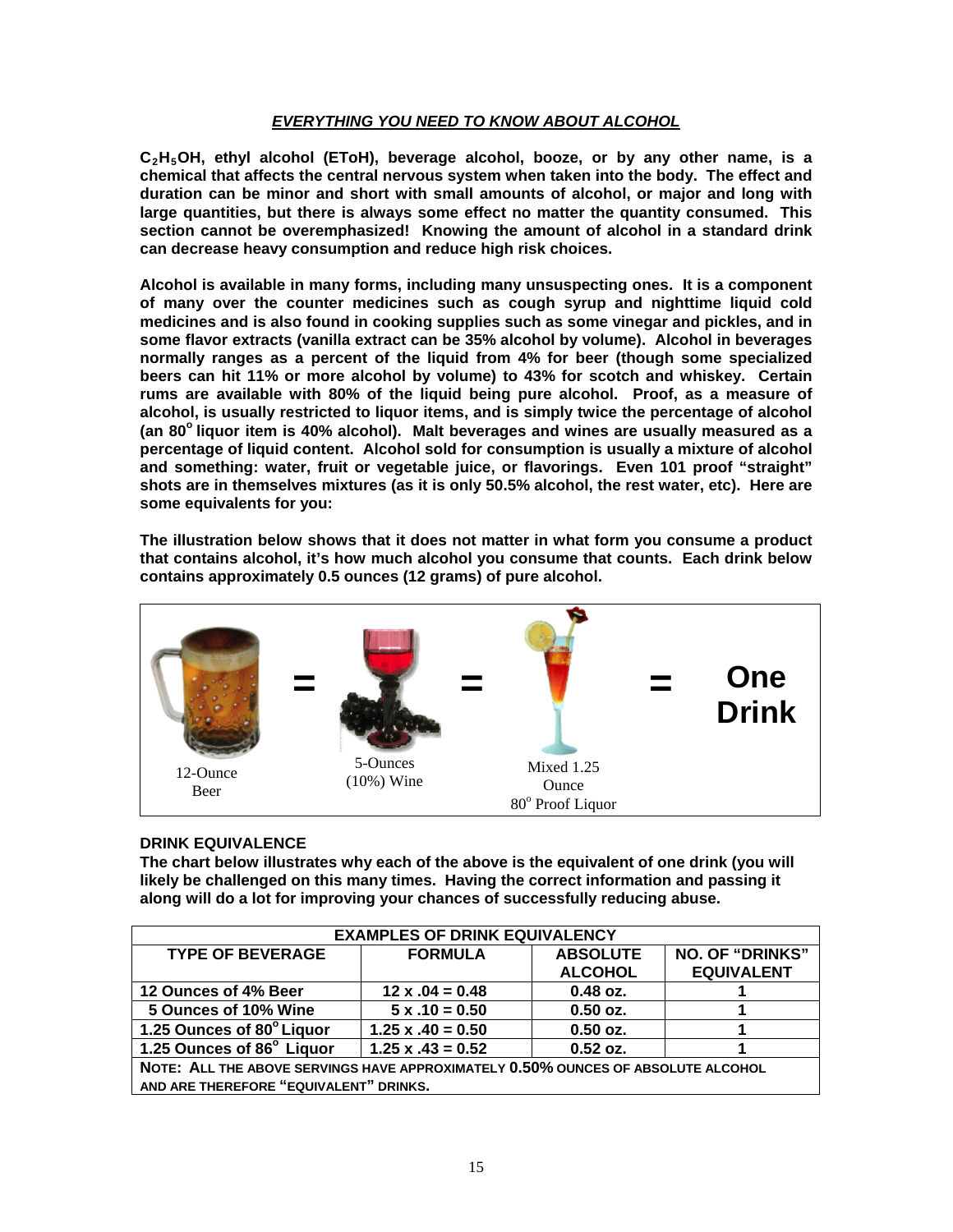**Many "drinks" are not equivalent, primarily large sizes, unusual mixtures, "tall" drinks, etc. Some examples of those include the number of "equivalent drinks" each contained are in the chart below**

| <b>EXAMPLES OF DRINK EQUIVALENCY</b>                                                    |                                |               |                       |  |  |  |
|-----------------------------------------------------------------------------------------|--------------------------------|---------------|-----------------------|--|--|--|
| <b>TYPE OF BEVERAGE</b>                                                                 | <b>FORMULA</b>                 | <b>DIVIDE</b> | <b>NO. OF "DRINK"</b> |  |  |  |
|                                                                                         |                                | BY            | <b>EQUIVALENT</b>     |  |  |  |
| 40 Oz. 8% Malt Liguor                                                                   | $40 \times .08 = 3.20$ Oz.     | 0.50          | 6.4                   |  |  |  |
| 12 Oz. 2.5% low alcohol beer                                                            | $12 \times 0.025 = 0.30$ Oz.   | 0.50          | 0.6                   |  |  |  |
| 1.25 Oz. of $151^\circ$ Rum                                                             | $1.25 \times 0.755 = 0.94$ Oz. | 0.50          | 1.9                   |  |  |  |
| 12.5 Oz. 20% Fortified Wine                                                             | $12.5 \times .20 = 2.50$ Oz.   | 0.50          | 5.0                   |  |  |  |
| NOTE: YOU CAN CALCULATE THE NUMBER OF EQUIVALENT DRINKS BY KNOWING JUST THE QUANTITY TO |                                |               |                       |  |  |  |
| BE SERVED AND THE ALCOHOL CONTENT.                                                      |                                |               |                       |  |  |  |

**To help you convert shots, and bottles to ounces, the following chart is provided:**

| <b>CONVERTING VARIOUS MEASUREMENTS TO OUNCES, BOTTLES, OR LITERS</b> |                   |            |                  |  |  |  |
|----------------------------------------------------------------------|-------------------|------------|------------------|--|--|--|
| <b>Pony Shot</b>                                                     | 0.5 Jigger        | 0.75 Oz.   |                  |  |  |  |
| <b>Shot</b>                                                          | 0.666 Jigger      | 1.00 Oz.   |                  |  |  |  |
| <b>Large Shot</b>                                                    |                   | 1.25 Oz    |                  |  |  |  |
| Jigger                                                               | 1.5 Shots         | 1.50 Oz    |                  |  |  |  |
| Pint                                                                 | 16 Shots          | 16.0 Oz    |                  |  |  |  |
| <b>Fifth</b>                                                         | 25.6 Shots        | 25.6 Oz    | 0.75706 liters   |  |  |  |
| Quart                                                                | <b>32.0 Shots</b> | 32.0 Oz    |                  |  |  |  |
| <b>Magnum</b>                                                        |                   | 2.0 Quarts | 2.5 Wine Bottles |  |  |  |
| <b>Bottle of Wine</b>                                                |                   | 0.8 Quarts | 0.7577 Liters    |  |  |  |

#### **Alcohol's Effect on the Body**

**Alcohol first sedates the central nervous system (the brain and spinal cord), then irritates it. This sedation effect can result in people becoming relaxed or even hostile as certain portions of the nervous system are suppressed. The classic hangover that can occur is the irritation phase resulting in headaches, muscle aches, and other problems. The degree of each experienced will vary depending on the amount consumed, the drinking time, and the drinker's body weight.** 

**The liver is the body organ that breaks down 95% of the alcohol consumed. Though several steps are involved, it is eventually broken down into carbon dioxide and water for removal from the body. However, the purpose of the liver is to regulate the body's blood sugar level, not to break down alcohol. When presented with both jobs, it chooses to work on the unnatural chemical first (the alcohol). What it can't get rid of immediately continues to circulate in the body, passing through the liver time and again, until all the alcohol is processed out.**

**It can take the body two hours to return to an alcohol-free state after only one drink and approximately seven hours to rid itself of all effects of alcohol when only four drinks are consumed in less than two hours. An important point to remember is that alcohol peaks in the blood 30 to 45 minutes after each drink, so customers who drops in for "a few" on their way home, will have a peak BAC level after he departs your facility. As little as two drinks can put your customer into the DUI category, an hour later….**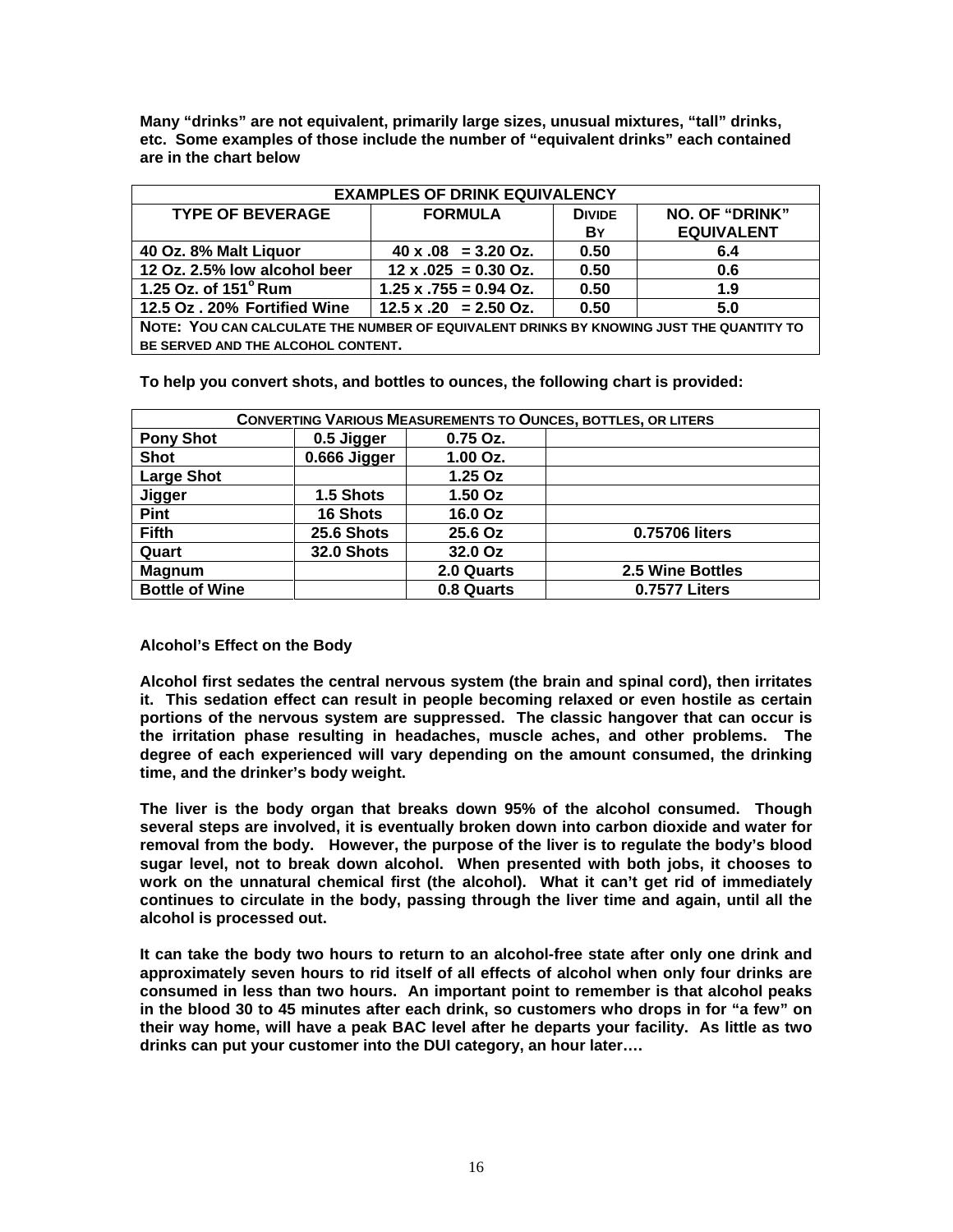#### **Blood Alcohol Concentration (BAC)**

**Any intake of alcohol over the amount the body can immediately process is detectable and known as the blood alcohol concentration (BAC). Generally, only three factors affect one's BAC - the number of drinks, body weight, and time. A standard BAC chart on page 26 illustrates the BAC level for different body weights for various numbers of drinks over a two-hour period.**

**This chart is useful as a guide for "typical" customers; however, it must be remembered that it is just a guide. Other factors can influence the real BAC of a customer, and may include:**

- **1. Eating before or while drinking**
- **2. Eating high fat content foods vs. low fat.**
- **3. Quantity of food eaten**
- **4. Medications being taken**
- **5. Age of customer**
- **6. Medical condition of customer (circulatory problems, liver condition)**
- **7. Individual uniqueness (some people's systems process more efficiently than others).**

**In most states, the BAC level at which you will be arrested for Driving While Intoxicated (DWI) is 0.08%. A reading of 0.05% or above may still get you arrested for Driving Under the Influence (DUI) under a presumption of intoxication. Erratic driving or other behavior with ANY BAC reading can still get you arrested for driving under the influence. Lastly, virtually all states now have "zero tolerance" laws in effect for minors: ANY alcohol reading will result in an automatic suspension or revocation of their drivers' license….**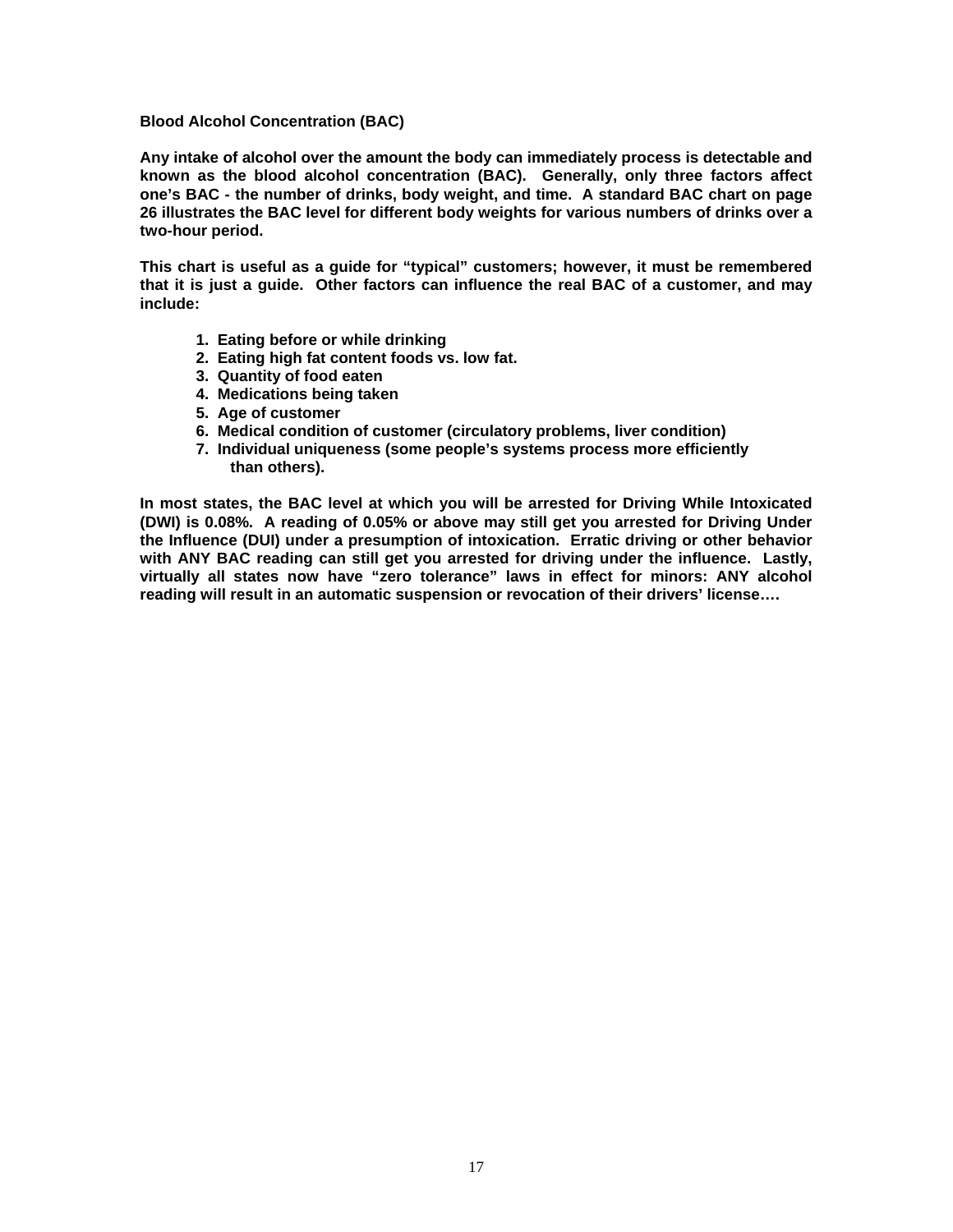**The following shows the general effects on people of different BAC levels of alcohol:**

| No. Of    | <b>BAC</b> | <b>Effects on Feeling &amp; Behavior</b>                                                                                                               | <b>Effects on Driving Ability</b>                                                                                                                                 |
|-----------|------------|--------------------------------------------------------------------------------------------------------------------------------------------------------|-------------------------------------------------------------------------------------------------------------------------------------------------------------------|
| "Drinks"  | Level      |                                                                                                                                                        |                                                                                                                                                                   |
| 1         | 0.02       | No observable effects. Mild<br>alteration of feelings, slight<br>intensification of moods.                                                             | Mild Changes. Most drivers seem<br>a bit moody. Bad driving habits<br>slightly pronounced.                                                                        |
| $2 - 3$   | 0.05       | Feeling of relaxation. Mild<br>sedation. Exaggerated<br>emotions and behavior. Slight<br>impairment of motor skills.                                   | Drivers take too long to decide<br>and act. Motor skills (such as<br>braking) impaired.                                                                           |
| $5-6$     | 0.10       | <b>Difficulty performing gross</b><br>motor skills. Uncoordinated<br>behavior. Impairment of mental<br>abilities, judgment & memory.                   | Judgment seriously affected.<br><b>Physical and mental coordination</b><br>impaired. Physical difficulty in<br>driving a vehicle.                                 |
| $7 - 8$   | 0.15       | Major impairment of physical<br>and mental functions.<br>Irresponsible behavior.<br><b>Euphoria. Some difficulty</b><br>standing, walking and talking. | Distortion of perception and<br>judgment. Driving erratic. Driver in<br>a daze.                                                                                   |
| 10        | 0.30       | <b>Completely impaired physical</b><br>and mental functions. Likely<br>unable to stand, walk or talk.                                                  | Can perform simple routine<br>functions like starting car and<br>using pedals. Unable to react to<br>any stimulus in a timely fashion<br>(braking, turning, etc). |
| $15 - 20$ | 0.40       | Most people have passed out.                                                                                                                           | Driver passes out Accident<br>results.                                                                                                                            |

**Although the effects on driving are illustrated, no customer should be encouraged to drive. Determining BAC level by observation of actions is almost impossible at or below 0.10%. Highly trained servers who know their customers have a good chance (based on experience with the individual and knowing when change occurs). ASIP training will give your servers a better chance of detecting changes in a customer but in the real world, customers can easily reach 0.10% without being detected as intoxicated particularly as it takes 30 to 45 minutes for the BAC to peak after drinking. Estimating weight, watching the clock, and counting drinks served to a customer is the only reliable way of estimating BAC and knowing when to slow down or cut-off a customer.**

#### **Food and Alcohol**

**Alcohol, unlike food, is quickly absorbed into the bloodstream. Only a minor amount is broken down in the stomach during digestion (+/- 5%). Most of the alcohol will reach the bloodstream by being absorbed through the small intestine (+/- 95%).** 

**There is a small muscle that joins the stomach and small intestine that regulates the amount of food and liquids that enter the small intestines. If the stomach has no food in it, the muscle generally remains fully open, allowing liquids, including alcohol, to quickly pass directly into the intestines. When the stomach is full of undigested food, this muscle closes some, reducing the size of the opening, to regulate the amount of food entering the small intestine (allowing time for stomach acids to break down the food). If your customer is also drinking alcohol (with a full stomach), the muscle remains partially closed, which substantially slows down the entry of alcohol into the small intestine, delaying entry into the bloodstream, and keeping the BAC at a lower level.**

**Please note that a heavy drinker who has eaten a big meal is not protected against intoxication, as the shear quantity of alcohol, even if its entry to the blood stream is**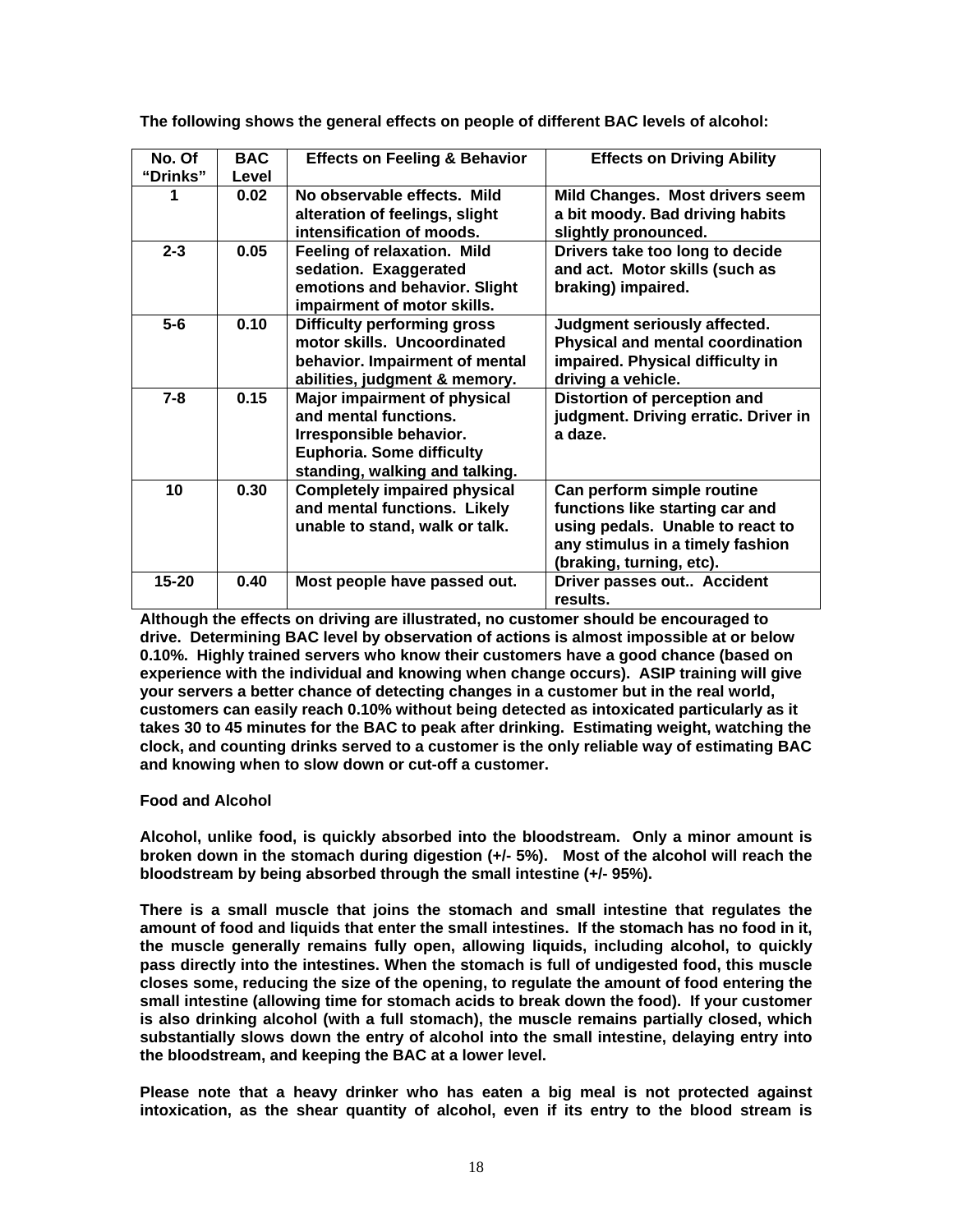**slowed, will still reach the blood stream. The level of intoxication (BAC) would be lower with a full meal than on an empty stomach and/or it would take longer for the BAC to peak. But, the difference for a heavy drinker between hitting a 0.15% BAC on an empty stomach and say 0.12% on a full stomach still results in the individual being legally intoxicated and not safe to drive.**

#### **Intoxication**

**A person becomes intoxicated when alcohol in the body is more than what the body can get rid of. The key point is that for most people, intoxication will occur to some degree if more than one drink is consumed over less than one-hour period (sipping the drink).**

**As mentioned, many factors contribute to how a person reacts to alcohol. Some of the factors are:**

- **Speed of intake**
- **Digestion (full or empty stomach)**
- **Total alcohol content of drink/Size of Drink**
- **Body weight/Sex**
- **Other chemicals in the system (medication)**
- **Body chemistry (diabetes or other medical conditions)**
- **Tolerance**
- **Psychological factors (depression); Circumstantial factors (lost job); or Environmental factors (sleazy establishment vs. fancy restaurant)**

#### **Tolerance**

**With constant drinking, some people may appear to function normally even after drinking above-average amounts of alcohol. Routine actions may appear normal (walking and talking), but precise control of body parts and clear judgment will, nevertheless, be impaired. Because these people may appear to others to be immune from the effects of alcohol, they often attempt, or are permitted to attempt, to do things that require unimpaired physical skills and decision making capabilities, such as driving. Many individual "skills" such as walking and talking "normally", can be "learned" in an intoxicated state (with lots of practice). However, this ability does not transfer to other areas, like walking heel to toe.**

**There are two reasons for the body's apparent tolerance to alcohol in some long-time, heavy drinkers. First, metabolic tolerance, where the liver begins to break down alcohol more efficiently. To achieve a "happy" state, the drinker must now consume more alcohol than in the beginning. Second, the brain and spinal cord become "use" to the alcohol, and even more alcohol is needed to achieve the same effects. Alcoholics often build up both kinds of tolerances with even more becoming necessary to achieve the desired goal (feelings). It should be remembered that despite increase liver processing, the decrease in BAC is only minor. An inexperienced drinker might have a 0.15% while an experienced drinker would show 0.13% with all other conditions being equal. Both are not safe to drive.** 

**This tolerance increase is not permanent, however. Those who drink large amounts over a long period of time, find their tolerance level becoming less and less, because certain body organs eventually become damaged. The brain becomes damaged by having more and more cells destroyed, so less alcohol is needed for the desired effect. When liver damage occurs, the liver can no longer process out alcohol as it did. Those who for now "hold their liquor" well, won't be able to do so for long.**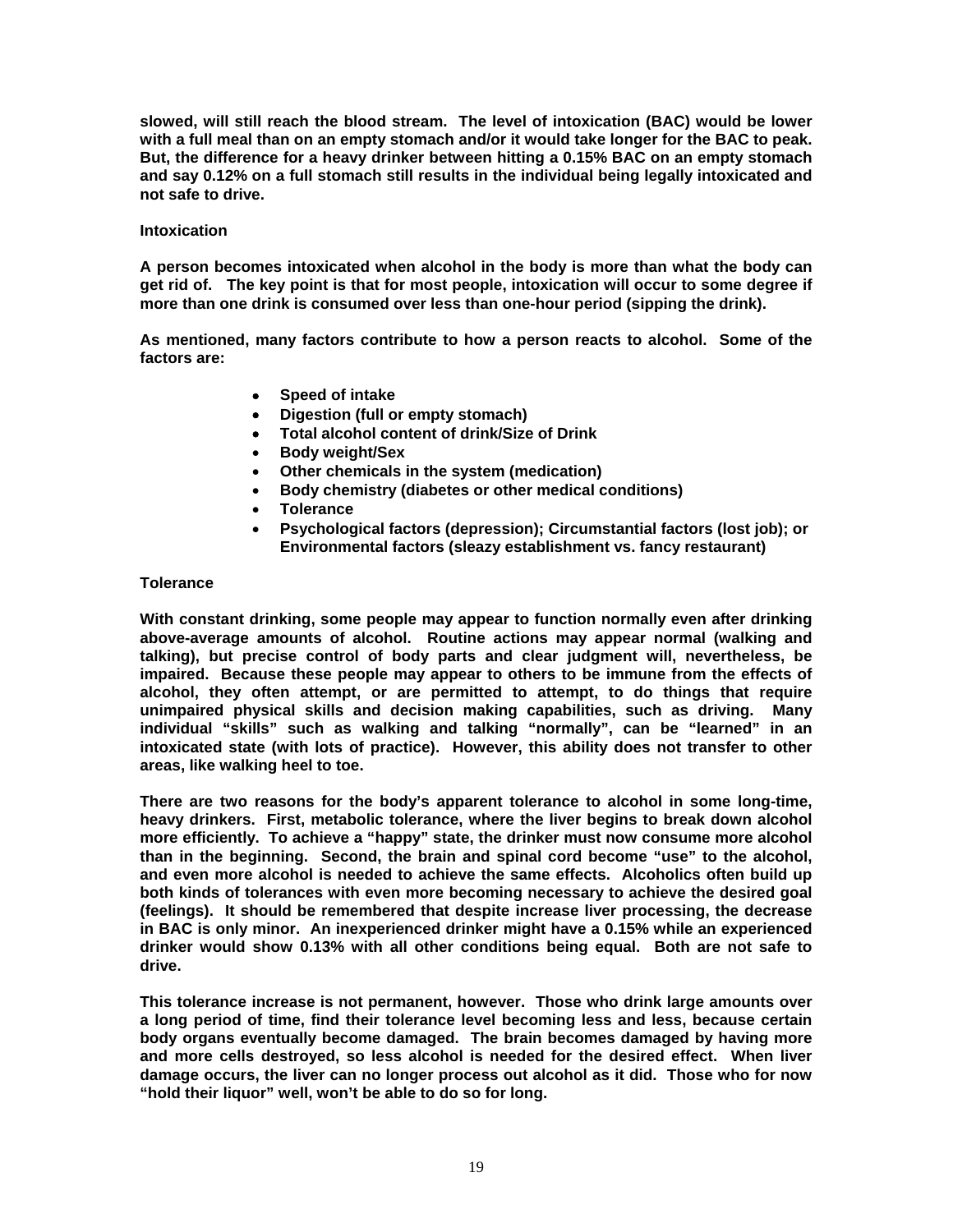#### **Substance Use Disorder Severe (Alcoholism)**

**Alcoholism has many definitions. Some are simple, while others are more complex. A few of the common definitions are:**

- **Any use of alcohol that causes continued damage to the individual, society, or both.**
- **A chronic disease manifested by repeated implicative drinking so as to cause injury to drinker's health or to his social or economic functioning.**
- **A disease in which the person's use of alcohol continues despite the problems it causes in any area of the drinker's life.**
- **Compulsive use or abuse of alcohol involving psychological dependence, with or without physical dependence.**

**As you recall, alcohol first depresses, then irritates the body's central nervous system. One of the causes of alcoholism may result from those affects. Every time the irritation phrase happens, another drink is required to re-depress the system, which is followed by another irritation phrase that requires another drink, and so on.**

#### **Women vs. Men**

**A great deal of research has shown that there is more difference between women and men in consuming alcohol than just body weight. The most significant additional factor that creates quicker intoxication levels for women is the difference in body water content. Women have less body water content than men so that if a woman and a man of the same weight consumed the identical amount of alcohol, the woman's BAC reading can be 30% to 60% higher than the man's. A man's reading for the same amount of alcohol may be slightly below 0.05%, while the woman's reading could be slightly above 0.08%, legally intoxicated in many states! Also, men have a substantially greater number of enzymes in their stomachs than women that assist in breaking down alcohol (though the liver still does about 95% of the work). Therefore, more alcohol will go from a woman's stomach directly into the blood stream.** 

**When using the charts or generalizations in this guide, please remember that the intoxication levels for women may be less than what is listed in the various charts and examples. The charts are useful as a guideline; they are not meant to be the final authority on intoxication levels.**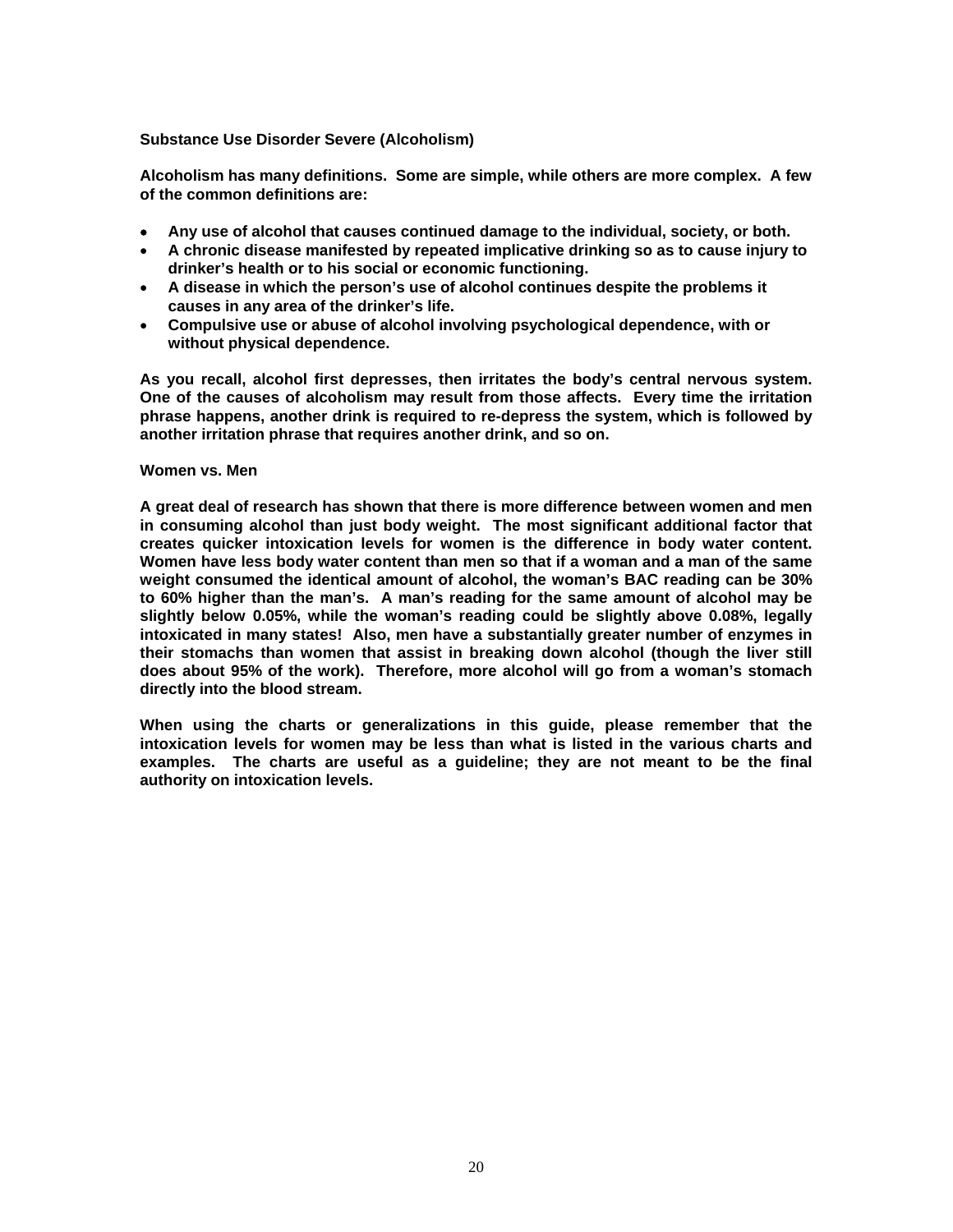#### *HOW YOUR FACILITY AFFECTS DRINKING BEHAVIOR*

**Almost everything about your facility from its size, the décor package, type of music, and types and sizes of drinks offered will determine who your customers are. Setting the atmosphere is critical to patron conduct expected. Once you know who your customers are, you can then generally predict the drinking behaviors that you will experience and determine the level of controls and number of people you need to maximize the benefits of ASIP. Consider adding responsible consumption material to your facility.**

**Facilities with activities for customers such as darts, pool, video games, computer TV games, etc., will generally experience less drinking problems that those without, as many of the customers will come for the activities with alcoholic beverages being secondary.**

**The type of beverages you promote with your menu or signboard also affects the drinking patterns of your customers. If you promote or list beverages such as Zombies, Sliders, Slammers, Poppers, "large" drinks, etc., you may set a certain tone that will attract a certain type of customer, versus listing regular type drinks. Pitchers of beer, marguerites, etc., almost always produce the effect of customers having to finish the pitcher, though they may have stopped with just one or two beers, if they ordered "by the glass." This does not mean you shouldn't offer pitchers of beer, just that you need to recognize the potential problems you may have as a result of having them available. You can (and should) serve whatever beverages are ordered, but as mentioned, promoting certain types of beverages creates an image to your customers. Is the image your customers have the one you want?**

**A variety of non-alcoholic beverages prominently displayed can also reduce alcoholrelated problems. Customers who have already had several alcoholic drinks may switch to a non-alcoholic beverage if they know it's available and reasonably priced. This may include the normal offerings of soft drinks, but specialty coffees, teas (hot or iced), or even a variety of fruit juices can reduce your problems.** 

**Offering substantial food service (it doesn't mean steak dinners), as discussed in several places in this guide, probably has the greatest benefit in reducing the effects of alcohol on your patrons. Burgers, sandwiches, fries, rolls, or any other high fat food items will lower the number of potential problems you might have. If you don't already offer food items, there are many simple, inexpensive kitchen equipment items that will allow you to produce a wide-variety of food items. Besides, adding food sales may also increase you overall sales volume.**

**Even the size of your serving glass will affect your customer's perception of your facility and the quantity they will consume. Beer mugs tend to come in 10-ounce to 16-ounce sizes. "Rocks Glasses", typically used for liquor on the rocks, come in 5 to 12 oz. sizes. These are also used for chilled shooter drinks. If you have the larger size glasses and use them for shooter drinks, you are probably using a double or triple recipe, where one beverage may be the equivalent of three or four "regular" drinks.** 

**The bottom line is to have a good and solid reason for doing what you do regarding alcohol in your facility. If it is defensible to your command structure, it's most likely OK.**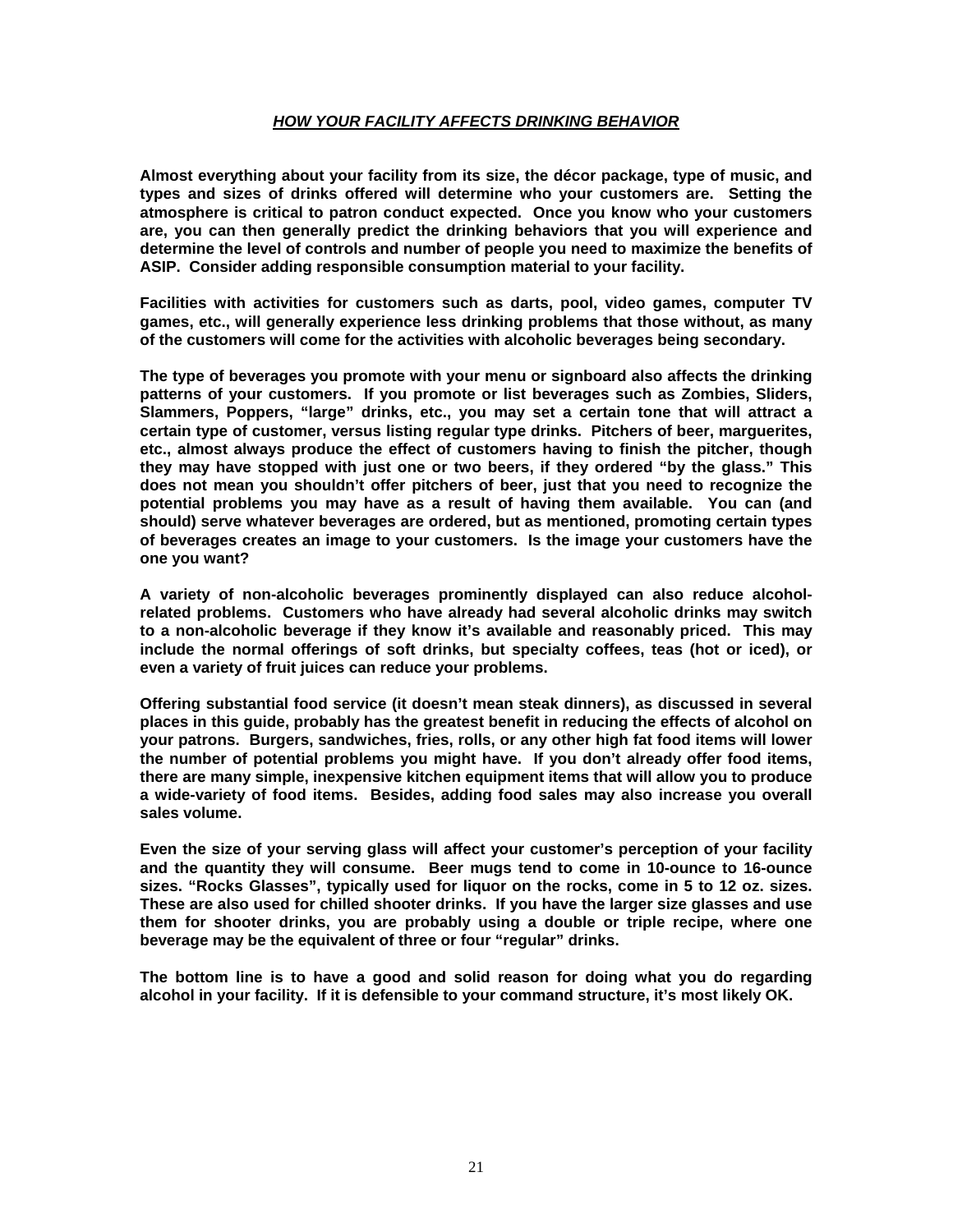#### *LIABILITY*

**Continuing pressure from the public over the years resulted in a drastic increase in the number of states that hold owners and sellers of alcohol responsible for injuries to customers or others as a result of selling alcohol to intoxicated persons, those who are impaired, or minors. This area is commonly referred to as "Dram Shop Laws." Settlements in the millions of dollars are not uncommon. Again, every server should know the DRAM Shop Law for your state or territory!**

**Dram Shop laws were originally created to penalize a bar owner from profiting by continuing to knowingly serve an individual that may be intoxicated. When the intoxicated individual then caused injury to other people (or himself/herself) the injured party or the impaired persons' family would sue the owner for damages caused by the owner continuing to sell the alcohol past the point of intoxication.**

**Although each state has a different approach to liability and some still retain the old common law that those impaired by alcohol are responsible for their own actions, this area is of sufficient concern that all activities that serve alcohol should be aware of the applicable laws and any legal ramifications.**

**This area should also be of specific concern to bartenders, waitresses, or other people selling alcohol as it is possible that they could be held personally liable for injuries suffered by the customer or a third party, should those customers be under age or intoxicated. As most servers are unaware that they could be personally sued, a discussion of this area will add an additional reason for servers to exercise caution.**

**It is suggested that a legal representative spend about 15 minutes explaining these and other related areas to your servers and management staff. The discussion should be in non-legal terms and highlight the area. The intent isn't to turn servers into legal experts, but to familiarize them with dangers to the activity, the Coast Guard, and themselves from serving alcoholic beverages to those who shouldn't be drinking. Servers should also receive guidance on the local laws in your State and area.**





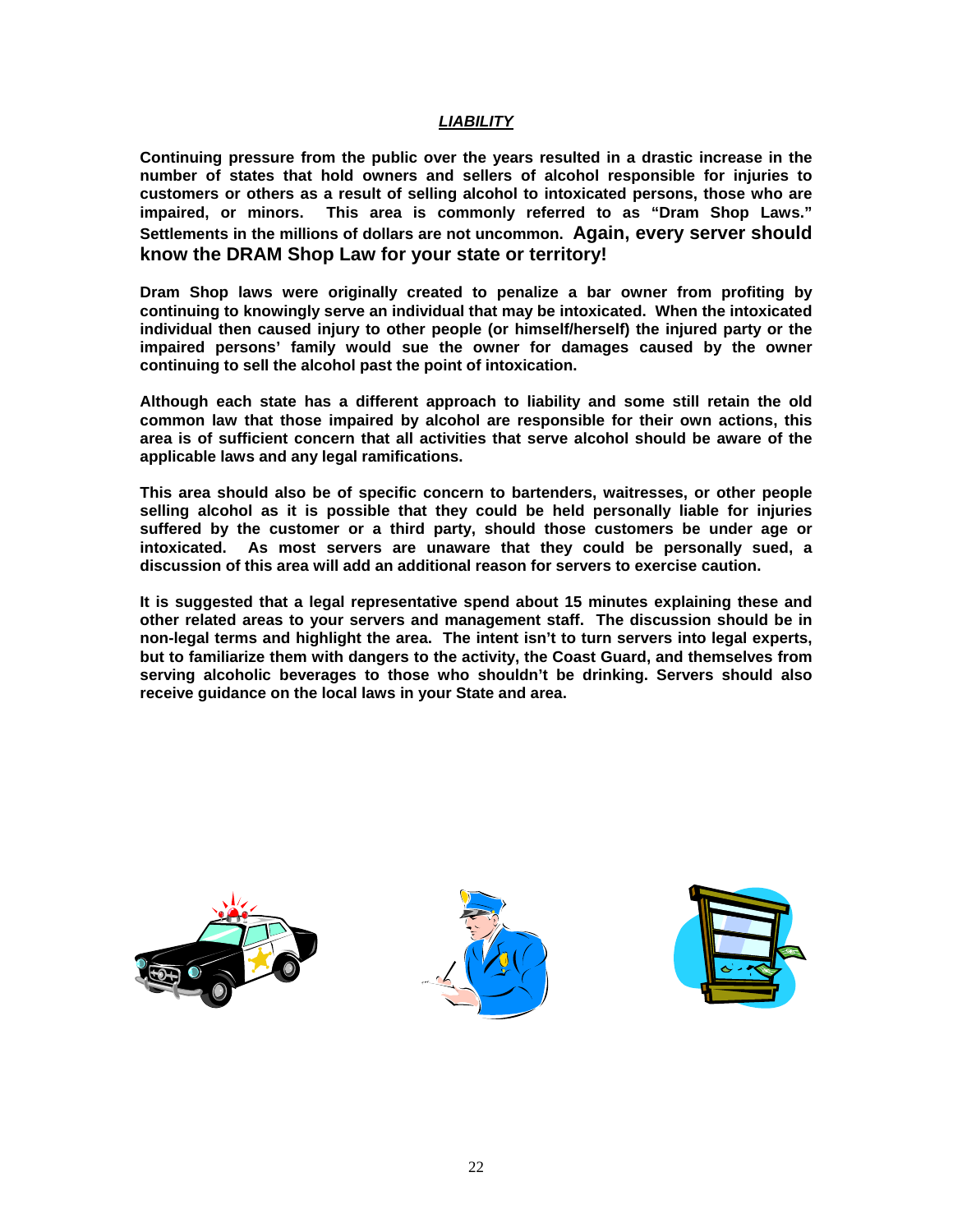#### MYTHS OR *TALES ABOUT ALCOHOL*

**It never hurts to be able to "tell it like it is" if the situation arises. Here are some tales about alcohol, followed by the "straight scoop." Be prepared to set people straight (in a nice way) when you hear these statements:**

**1. Hangovers are caused by: a. red wine; b. switching drinks; c. cheap liquor.** 

 **Hangovers occur because the liver can't do its job of keeping the body's blood sugar level regulated while it's trying to rid the body of alcohol. A hangover is a toxic hypoglycemic attack brought about by drinking too much alcohol.**

**2. Beer drinkers don't become alcoholics.**

 **Americans drink about 10 times as much beer as liquor. But since the effects of one beer are similar to the effects of one shot of liquor, there's as much as a 10 to 1 chance that an alcoholic is primarily a beer drinker.**

**3. Alcoholics have to drink every day.**

 **Alcoholics are people who can't stop drinking once they start. Their drinking episodes can occur daily, weekly, or even once or twice a year. The test is not when or how often one drink, but whether one can stop once he or she starts.**

**4. Beer drinkers get fat; wine and liquor drinkers don't.**

 **Alcohol (and it doesn't matter if from beer, wine or liquor) contains calories in a form that is converted into energy quickly. The body uses those calories first, and stores the calories from nutritious food as fat to be used later. All alcohol contains "empty" (nonnutritious) calories that encourage weight gain.**

**5. Alcohol is a stimulant—that's how the "life of the party" gets that way.**

**Alcohol is a depressant. But one of the first things it deadens is part of one's brain that controls inhibitions. That's why some people can turn ugly (or giddy) very quickly, as the effect of the alcohol deepens.**

**6. Alcohol makes a good "warm-up" when it's cold.**

 **The feeling of warmth comes from dilated blood vessels near the skin surface (those dilated vessels produce the "rosy glow") but blood in dilated vessels loses its body heat very quickly, leaving the body temperature much lower than it was before.**

**7. Black coffee or a cold shower will sober you up quickly.** 

 **The only way to get rid of the effect of alcohol is to wait for the body's natural processes to break it down into waste products. Black coffee or cold showers may make sleepy person seem more alert, but does nothing to counteract alcohol's depressive effects on the brain that make driving so dangerous. Time is the only remedy.**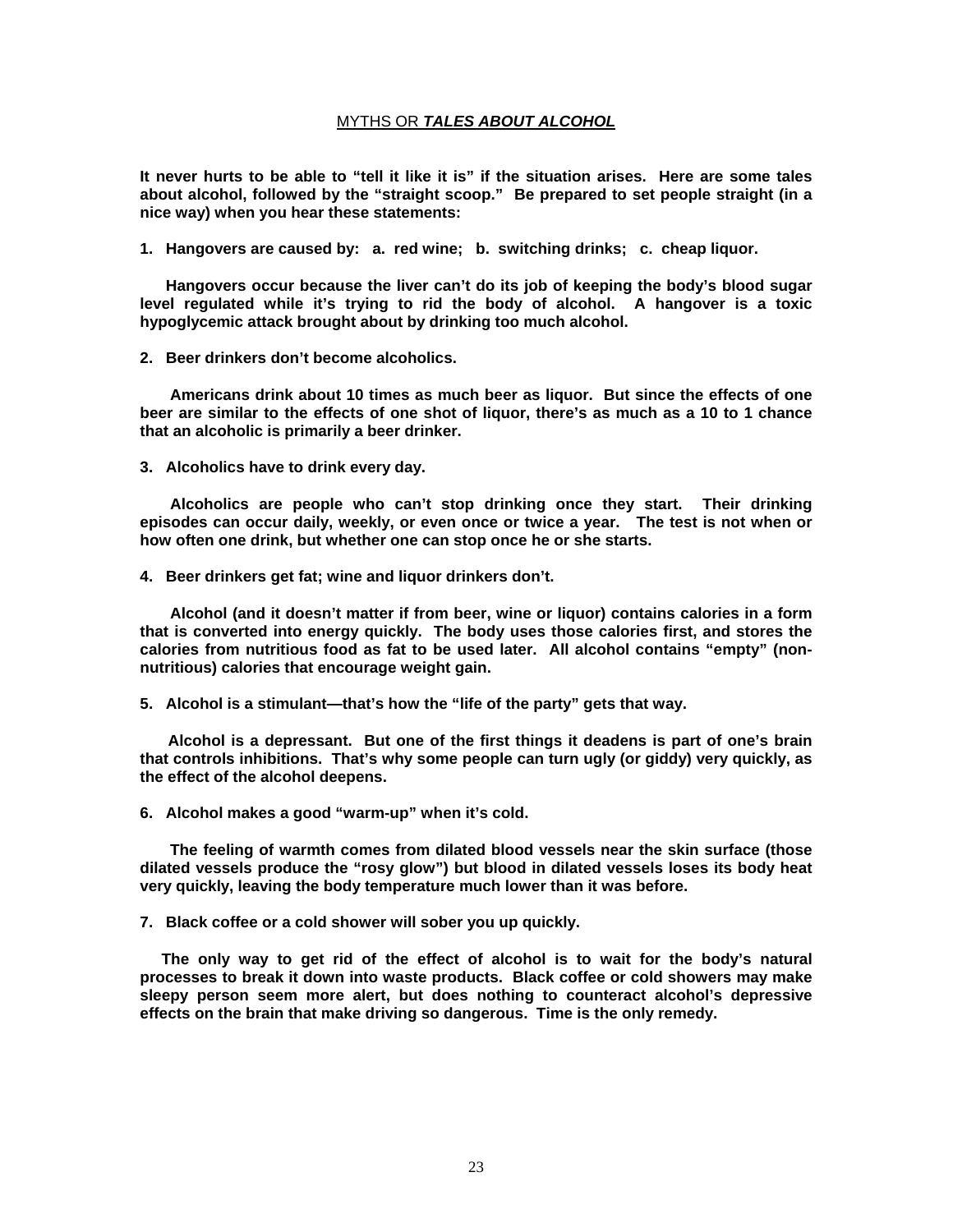#### *INTOXICATION*

**The first thing a server must learn is the observable symptoms of alcohol intoxication. A person who exhibits these symptoms is almost always unfit to drive, since they ordinarily do not appear at the Blood Alcohol Content (BAC) levels below .08 (A blood Alcohol Concentration chart is shown on page 26.)**

**Occasionally, the symptoms will be caused by a physical or emotional condition, or medication unrelated to alcohol; but, for your sake and the patron's, it's better to be safe than sorry. Alcohol or a combination of prescription drugs and alcohol worsen many physical conditions. In extreme cases, death may result.**

#### **ALCOHOL AFFECTS THE BODY IN THE FOLLOWING SEQUENCE:**

- **1. Inhibitions are relaxed**
- **2. Judgment is impaired**
- **3. Reactions are slowed**
- **4. Coordination decreases markedly**

**Anytime you see behaviors like the ones listed below, be alert that you might need to take action. Check with the person named in your SOP if you're not sure how serious the situation is or how to handle it.**

#### **FIRST STAGE - INHIBITIONS**

- **Being overly friendly**
- **Speaking loudly**
- **Annoying other customers**
- **Drinking alone**
- **Acting big**
- **Changing from loud to quiet or vice versa**

#### **SECOND STAGE - JUDGMENT**

- **Complaining about strength of drink**
- **Ordering doubles**
- **Using foul language**
- **Buying rounds for strangers or for the house**
- **Being belligerent**
- **Changing consumption rate**
- **Arguing**
- **Being careless with money**
- **Making irrational statements**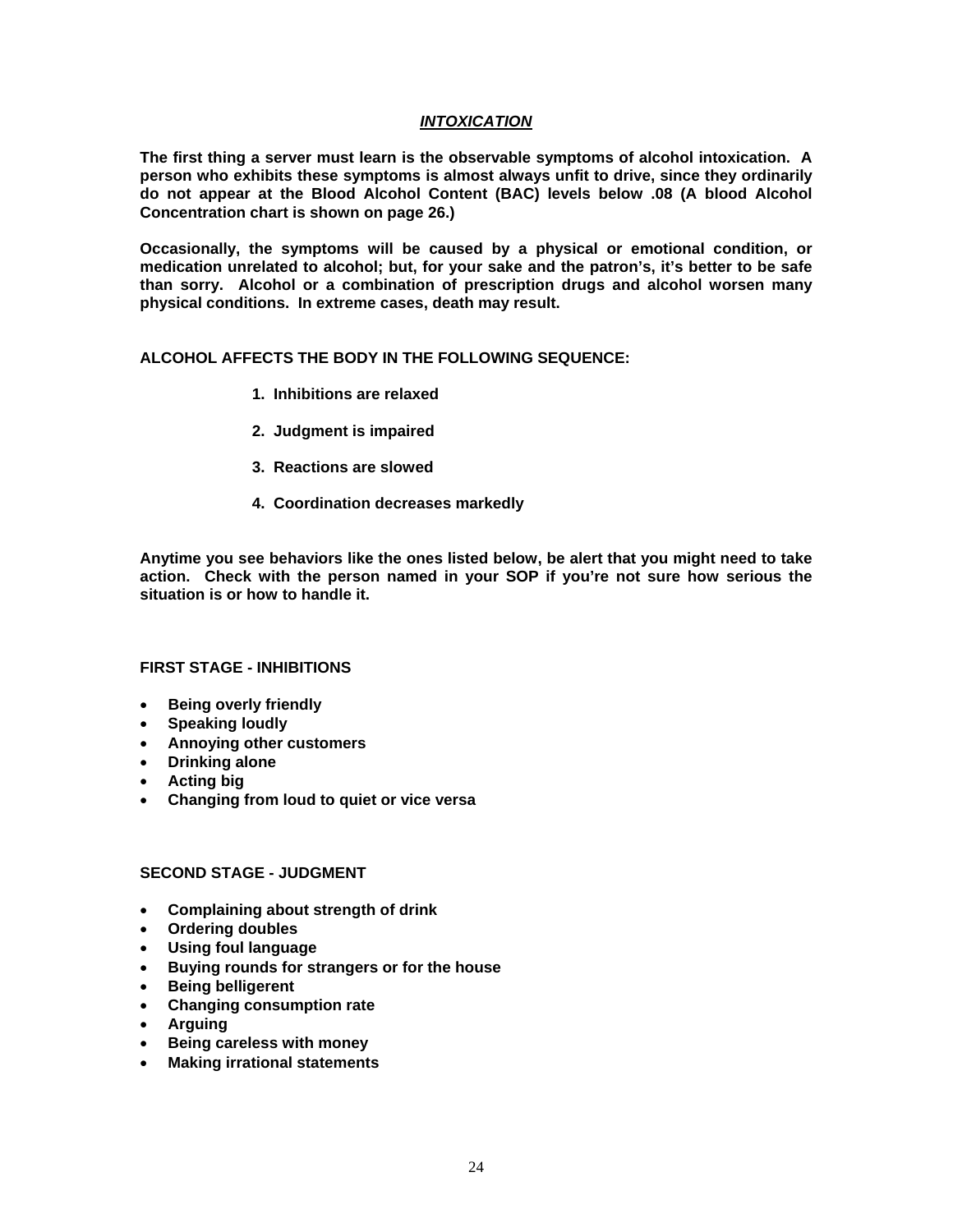#### **THIRD STAGE - REACTIONS**

- **Lighting more than one cigarette at a time (Outside in smoking area!)**
- **Eyes glassy**
- **Loss of train of thought**
- **Unable to light a cigarette**
- **Eyes not focused**

#### **FOURTH STAGE - COORDINATION**

- **Unable to pick up change**
- **Can't find the mouth with glass**
- **Stumbling**
- **Bumps into things**
- **Swaying, falling**
- **Spills drink**
- **Unable to sit straight on chair or bar stool**
- **Drowsing**

#### **RECOGNIZING SYMPTOMS OF INTOXICATION**

**This page lists many kinds of behavior you might find among your patrons. Using your experience and the material on pages 20 and 21, decide whether each behavior is usually a symptom of intoxication and (if it is) which stage it belongs in.**

**FUMBLING WEAVING STUTTERING** EXCESSIVE PROFANITY<br> **SLURRED SPEECH**SLURRED SPEECH

BOAYDREAMING

BOAYDREAMING

DAYDREAMING

BOAYDREAMING

BOAYDREAMING

SLURRED SPEECH **SLURRED SPEECH SLURRED SPEECH SLURRED SPEECH SLURRED SPEECH DAYDREAMING NAUSEA DROOPY EYELIDS VERY DELIBERATE SPEECH**<br> **CRYING CRYING CRYING TREMBLING STAGGERING LEG ANGELING EXCESSIVE TOUCHING<br>
DANCING BANGER BANGER WHINING NOT ANSWERING DANCING WHINING FAULTY THINKING**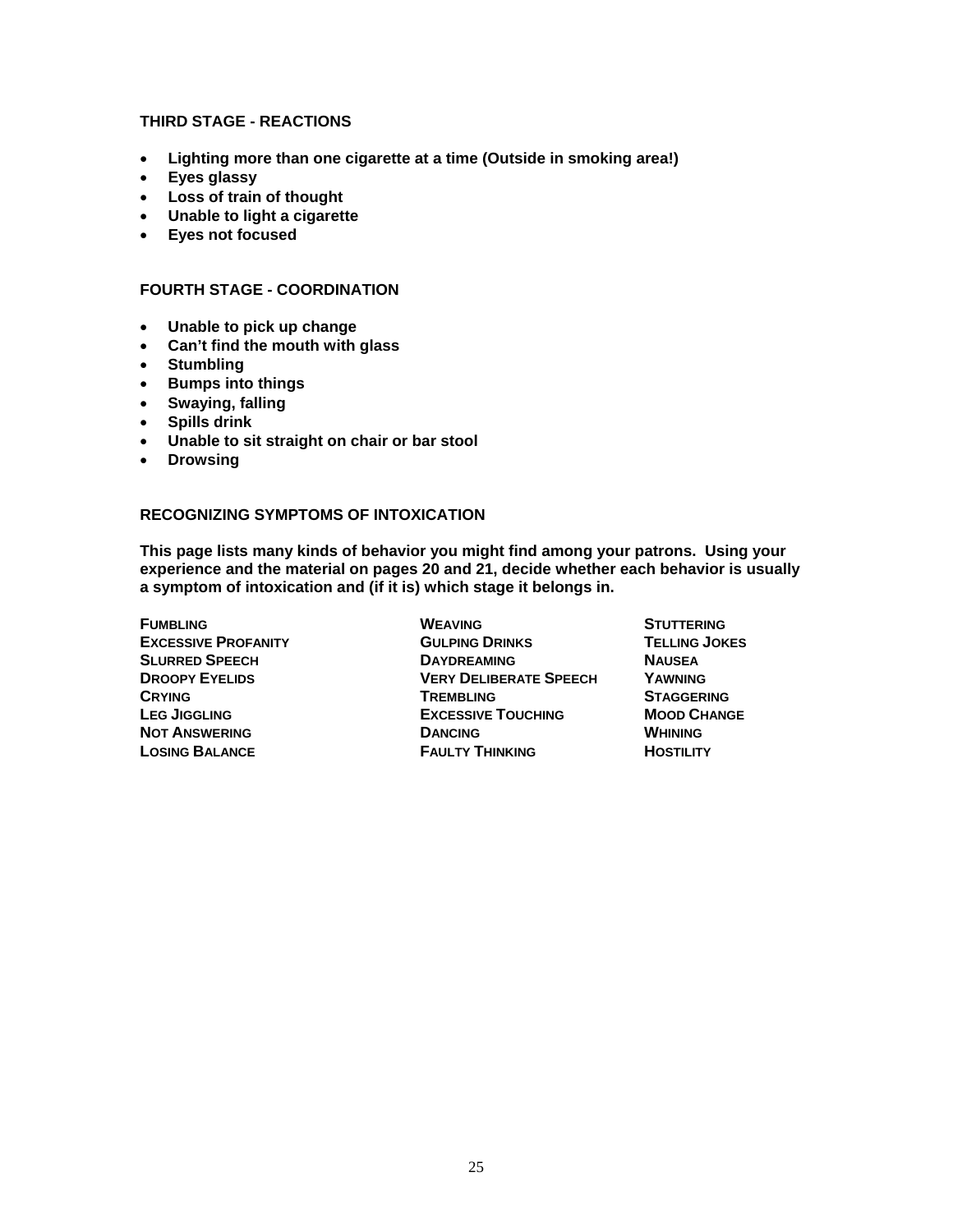#### *BLOOD ALCOHOL CONCENTRATION (BAC) CHART*

**Frequently, patrons have blood alcohol levels high enough to make them risky drivers before they show symptoms. To help you spot these times, use the following chart. The better you get at estimating people's weight, the more accurate your decisions based on the chart will be.**

| Weight | <b>Number of Drinks Consumed Over a Two Hour Period</b> |   |  |  |                         |                      |  |                    |             |
|--------|---------------------------------------------------------|---|--|--|-------------------------|----------------------|--|--------------------|-------------|
| 100    |                                                         | ≏ |  |  |                         |                      |  |                    |             |
| 120    |                                                         |   |  |  |                         |                      |  |                    |             |
| 140    |                                                         |   |  |  |                         | 6                    |  |                    |             |
| 160    |                                                         |   |  |  |                         | 6                    |  |                    |             |
| 180    |                                                         |   |  |  |                         |                      |  |                    |             |
| 200    |                                                         |   |  |  |                         |                      |  |                    |             |
| 220    |                                                         |   |  |  |                         | 6                    |  |                    |             |
| 240    |                                                         |   |  |  |                         |                      |  |                    |             |
|        | <b>Probably OK to Drive</b>                             |   |  |  |                         | <b>Avoid Driving</b> |  |                    | Don't Drive |
| Rating | <b>BAC up to 0.05%</b>                                  |   |  |  | <b>Ability Impaired</b> |                      |  | <b>Intoxicated</b> |             |
|        | <b>Reaction Time Slowed</b>                             |   |  |  |                         | BAC 0.05% - 0.07%    |  |                    | BAC 0.08% + |

**This chart reflects the approximate BAC level based on weight and number of drinks. Some people find this one easier to use. Both charts show the same basic information.**

| APPROXIMATE BLOOD ALCOHOL CONTENT PERCENTAGE |                              |     |     |     |     |     |     |     |
|----------------------------------------------|------------------------------|-----|-----|-----|-----|-----|-----|-----|
| <b>Drinks</b>                                | <b>Body Weight in pounds</b> |     |     |     |     |     |     |     |
|                                              | 100                          | 120 | 140 | 160 | 180 | 200 | 220 | 240 |
|                                              | .04                          | .03 | .03 | .02 | .02 | .02 | .02 | .02 |
| $\overline{2}$                               | .08                          | .06 | .05 | .05 | .04 | .04 | .03 | .03 |
| 3                                            | .11                          | .09 | .08 | .07 | .06 | .06 | .05 | .05 |
| 4                                            | .15                          | .12 | .11 | .09 | .08 | .08 | .07 | .06 |
| 5                                            | .19                          | .16 | .13 | .12 | .11 | .09 | .09 | .08 |
| 6                                            | .23                          | .19 | .16 | .14 | .13 | .11 | .1  | .09 |
| 7                                            | .26                          | .22 | .19 | .16 | .15 | .13 | .12 | .11 |
| 8                                            | .30                          | .25 | .21 | .19 | .17 | .15 | .14 | .13 |
| 9                                            | .34                          | .28 | .24 | .21 | .19 | .17 | .15 | .14 |
| 10                                           | .38                          | .31 | .27 | .23 | .21 | .19 | .17 | .16 |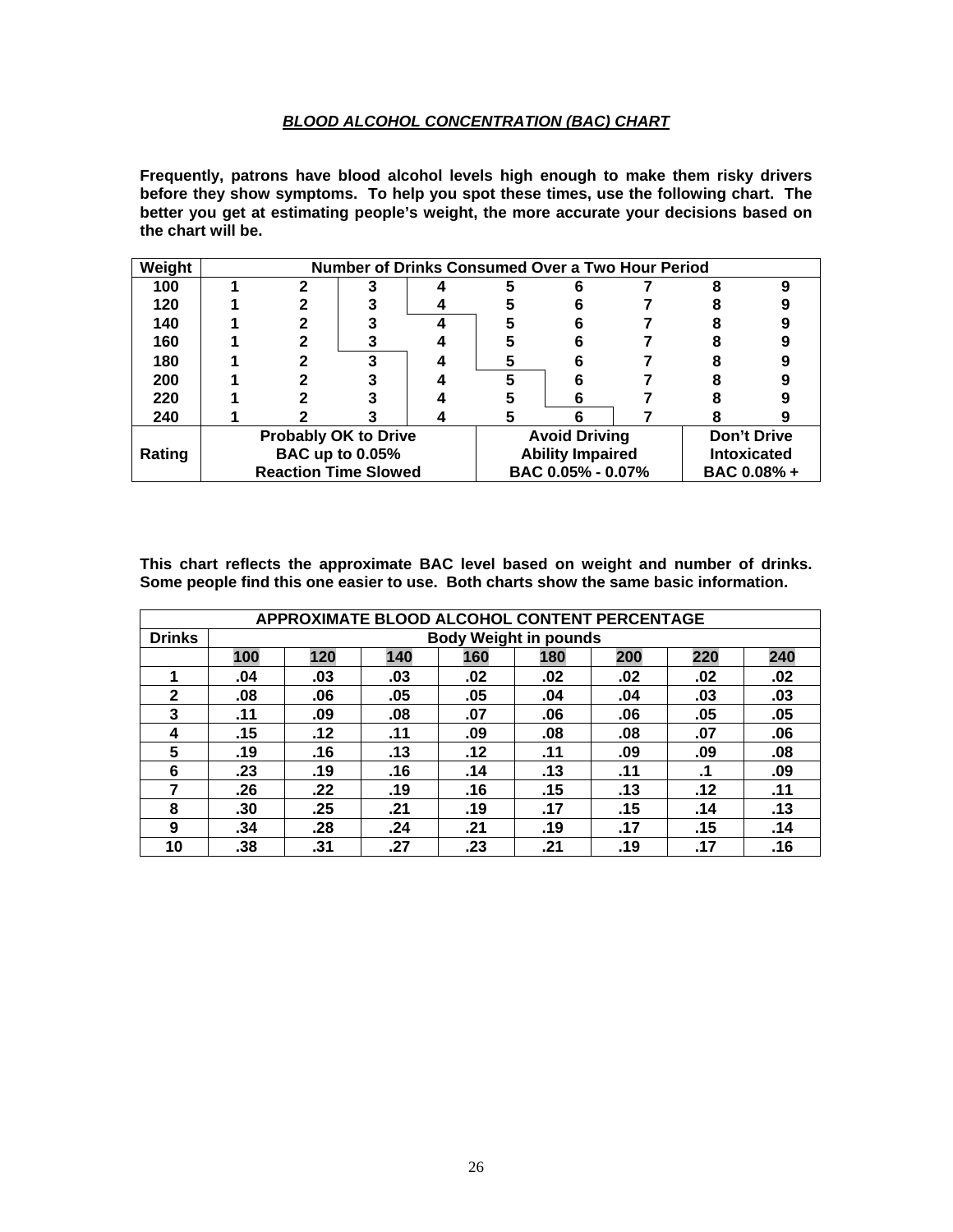#### *PREVENTION OF INTOXICATION*

**Most of the time, a server can't do anything to stop the patron who intends to become drunk, because he or she will go somewhere else to get alcohol.**

**But sometimes servers CAN make the difference for:**

- **social patrons who accidentally drink too much**
- **bored or lonely patrons who can't think of anything else to do but drink alcohol**
- **inexperienced drinkers who don't know alcohol's effects**
- **Knowing the drinking patterns of "regulars."**

**On the next page are some tips (the play-on words are intentional)…. All three groups of patrons listed above will be grateful for your concern, and may well show it in gratuities they leave for you. Use them in an "I Can Make A Difference" approach to your patrons.**

#### **YOU CAN MAKE A DIFFERENCE IN ALCOHOL USE OR ABUSE**

- **1. Think ahead for your patrons. Alcohol's effects begin within minutes after it is ingested, but the patron won't notice anything for 15 or 20 minutes. That's why it's important for you to know when the next drink you serve will probably be the one that causes trouble. Here are some rough guidelines to help you decide:**
	- **On the average a person weighing 100 pounds can handle 1 drink an hour**
	- **On the average, a 120-200 pound person can handle 2 drinks an hour**
	- **After 2 hours, the safe number of drinks per hour goes down, as the body gets behind at getting rid of the alcohol**
	- **After more than 3 hours of drinking at these levels, any person will probably NOT be a safe driver**
- **2. Delay service when there is more than one drink per person on the table or bar. Try not to serve a patron previously served by one of your co-workers without checking with other employees for how much and what has been served.**
- **3. When a patron arrives, chat with him or her for a few minutes before taking an order. This give you time to make sure he or she hasn't already had enough alcohol someplace else.**
- **4. Do not serve a new drink without taking away the glass from the old drink.**
- **5. Particularly with large groups, check to see that the number of drinks ordered at one time doesn't add up to more than one per person.**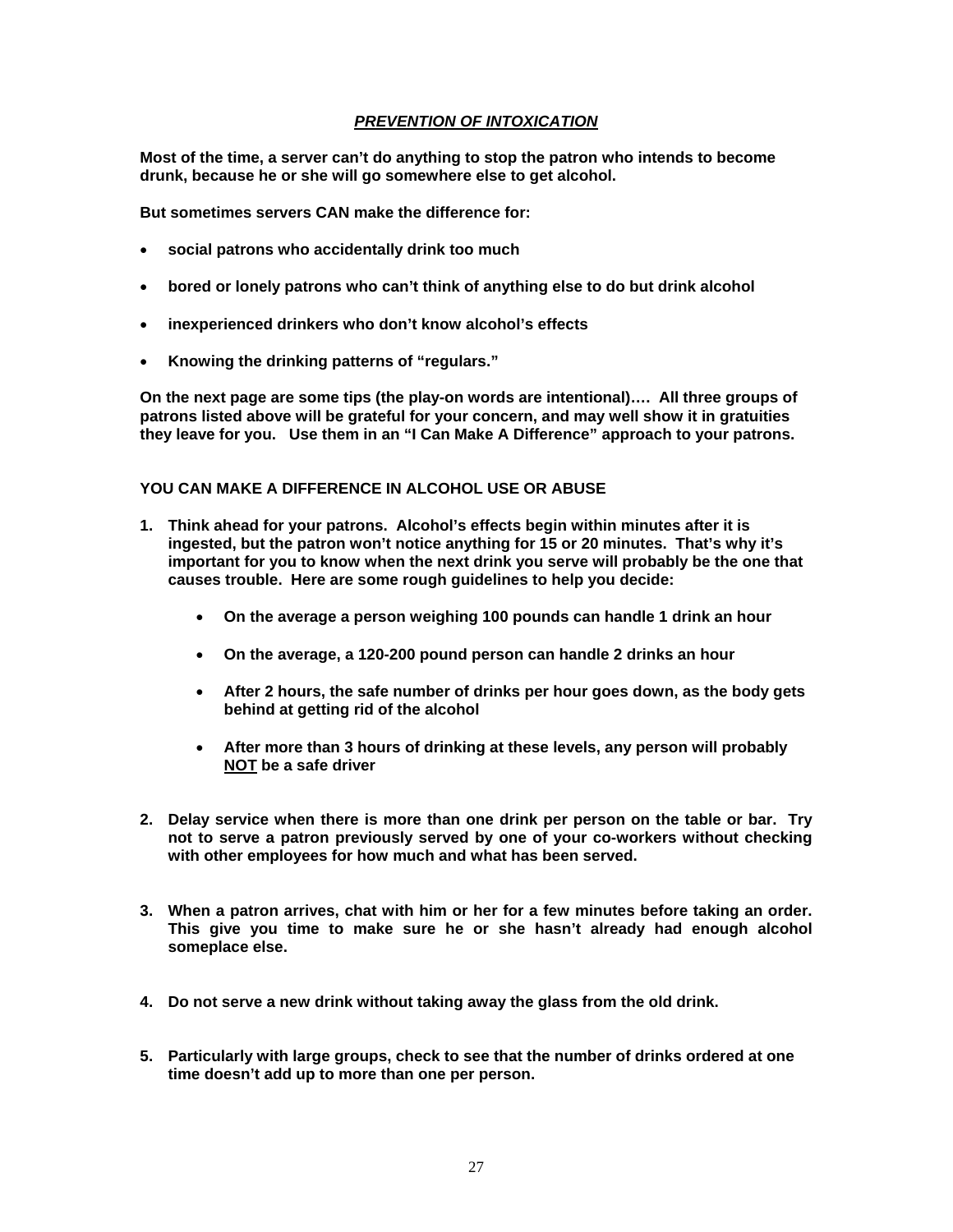- **6. Discourage the ordering of "rounds." The members of a group probably can't all handle the same number of drinks.**
- **7. Keep in mind these additional risks patrons face:**
	- **Time of day (is it close to when your customer may have eaten a meal?)**
	- **Experience with alcohol (the less one has drunk alcohol, the greater the chance of over-indulgence will be)**
	- **Social setting (business meetings are least risky; couples socializing, slightly more so; "night out with the boys, (or girls)" are riskier yet).**
	- **Physical condition (although you can't always know this, you should be able to spot signs of colds and allergies, a patron who takes a pill or capsule with his or her drink, injuries, and other clues that the patron isn't in top shape and probably can't handle as much alcohol as usual)**
- **8. Try to keep track of the number of drinks you serve each patron and how much time has elapsed since the last one was served. For average-sized patrons, one drink an hour are probably OK. For short or extremely thin patrons, less is safer.**

**Remember that you have the right AND the responsibility to refuse service of alcohol to any person who is:**

- **obviously intoxicated**
- **in danger of becoming a drunk driver**
- **below legal drinking age**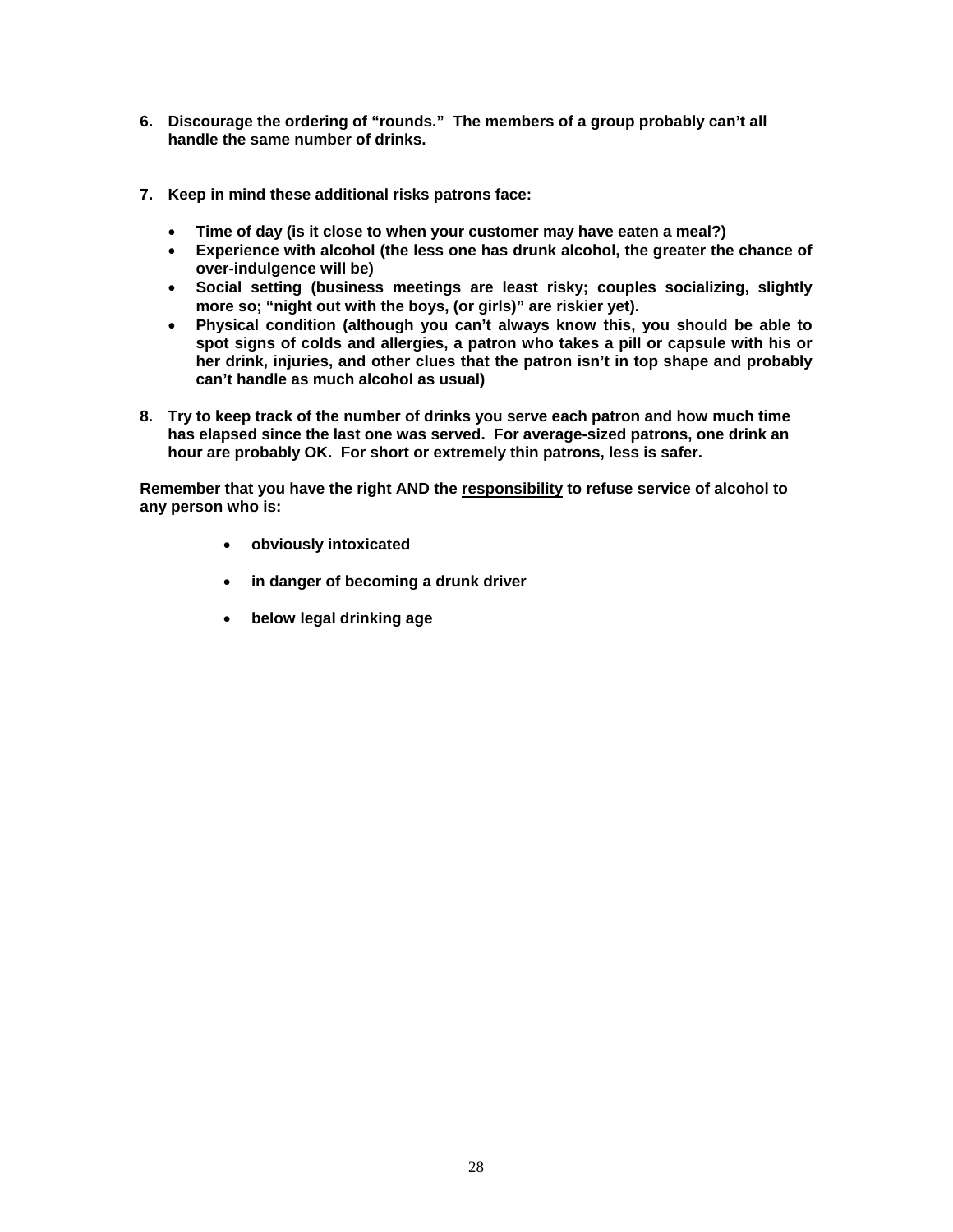#### *LIGHT, LOW, AND NON-ALCOHOLIC BEVERAGES*

**We have seen the development and marketing of alcoholic beverages with reduced alcohol content since the 1970's. A key point to remember with these beverages is that you still need to watch your customers. If they believe that because it is a reduced alcohol content beverage, that they can then drink twice as much, your customer will become just as intoxicated as with say half the number of regular content alcohol (assuming the light alcohol beverage is 50% of the regular alcohol content). Please also remember that the percentage of alcohol can vary between manufacturers, so that one company's "light" beverage may have the same alcohol content as another's "low" alcohol content product.**

**Non-alcoholic beverages are generally limited to beer though non-alcoholic wines have been around for years. Taste tests have shown mixed reactions: some praise them and others do not. Each facility should consider offering at least one non-alcoholic beer.**

**Facilities with larger bar operations, high volume bars, or those with extensive open/cash bar party business, should include a section on their menus that include all their standard drinks made with light alcohol. Your menu can simply read:**

**For your convenience, all vodka, gin, bourbon, and scotch items are available in light alcohol versions that only contain 60% to 80% of the alcohol in our regular beverages. Please ask your server for a "light" drink.**

**Something this simple can greatly assist your efforts to reduce the effects of alcohol on your customers.**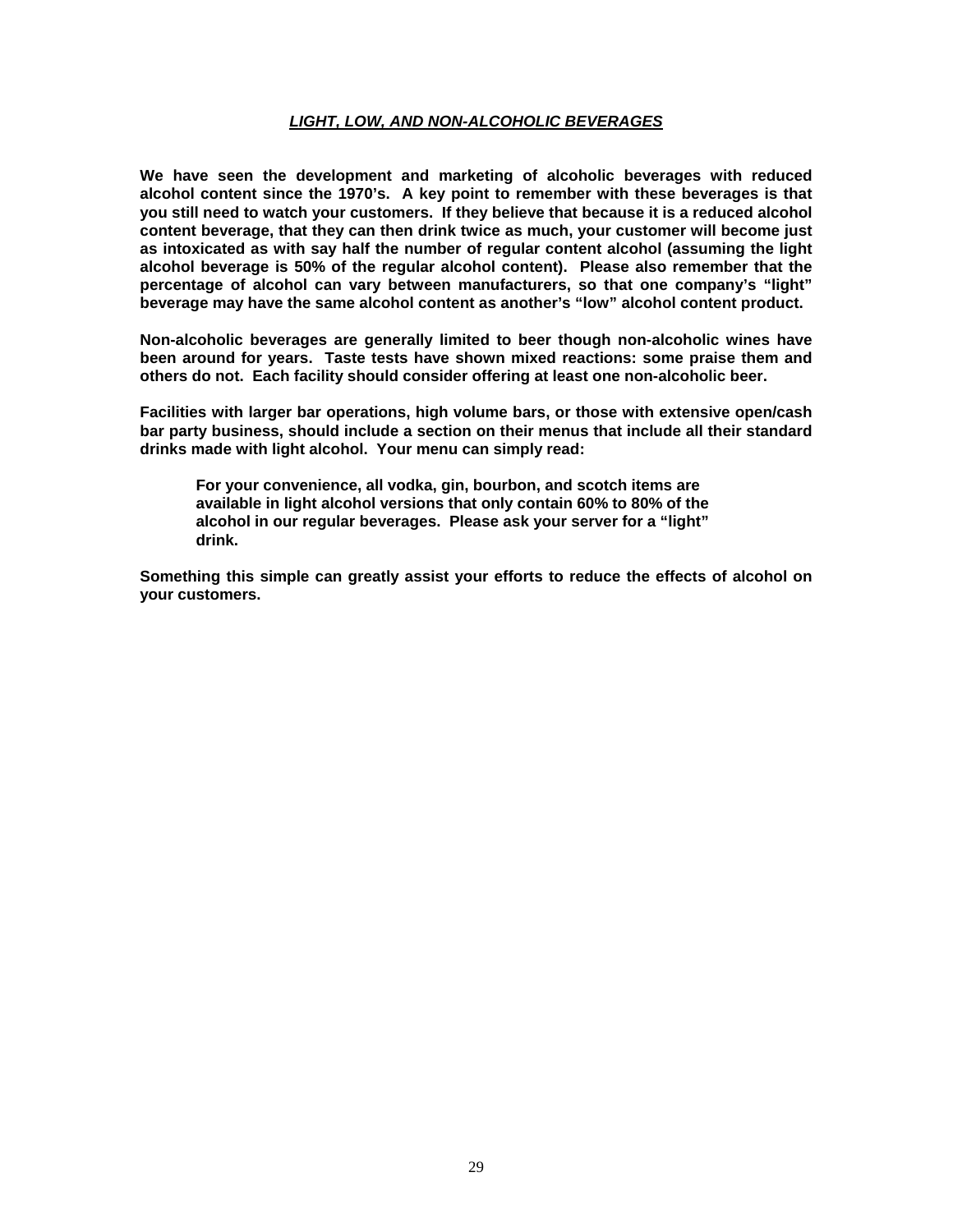#### *CUT-OFF TECHNIQUES*

**For many servers, it's easier to tell when someone should be cut off than to know how to do it. Here are some tips from other servers to practice among staff:**

- **1. Use a non-judgmental approach. Don't use words like "drunk" or "had too much." Don't seem to blame him or her. Say something like, "I'm sorry, but if I served you it might mean my job," or "I don't want to see you get in trouble with the police."**
- **2. Be firm. Once you've decided to cut a patron off, he or she is cut off, period. Don't bargain. After the initial "I'm sorry…" remarks, don't get drawn into explanations, defenses, or arguments. By all means, don't back down.**
- **3. Minimize the confrontation. Try to tell the patron privately if possible. Always offer a non-alcoholic or food choice, so the patron is in a group, see if you can get somebody in the group to handle the situation for you. If the patron's rank troubles you, see if there's anybody around of equal rank who might be able to help.**
- **4. Alert a backup. Even if you feel completely comfortable about cutting somebody off, be sure the manager knows what's happening and keeps an eye on you and the situation. You never know what could happen and you may be glad for help or even a witness later.**

#### **WHAT TO DO AFTER CUT OFF**

**Knowing when and how to cut off patrons isn't enough. You need to be able to help them stay out from behind the wheel of an automobile. Here are some ways to do that:**

- **1. Find a sober buddy who will take matters in hand. Use the Designated Driver program, but be aware that designated driver programs are not a license for all others in the vehicle to over drink as this may cause an entirely new set of unsafe situations.**
- **2. Offer food or a non-alcoholic drink. Coffee and food won't sober anybody up, but the time it takes to consume occupies time while the body does its work.**
- **3. Arrange alternate transportation. Call a friend or a local volunteer safe-ride group; call a cab, call Security, or other types of transportation that might be available. At a minimum, have the phone numbers handy of available transportation.**
- **4. Help them get a room for the night. Staying at billeting, guesthouse, or motel may be the best way out of driving. At least have the phone numbers handy.**
- **5. Try to make sure your patron leaves with all his or her personal possessions, especially wallets or purses.**
- **6. Call the police or security if it looks like things will get out of hand. Better to risk the patron's displeasure than his or her life or that of others.**
- **7. Get the patron's keys if he or she tries to drive. Call the police/security with the vehicle description if you can't get the keys. Again, better to risk the patron's displeasure than his or her life or that of others.**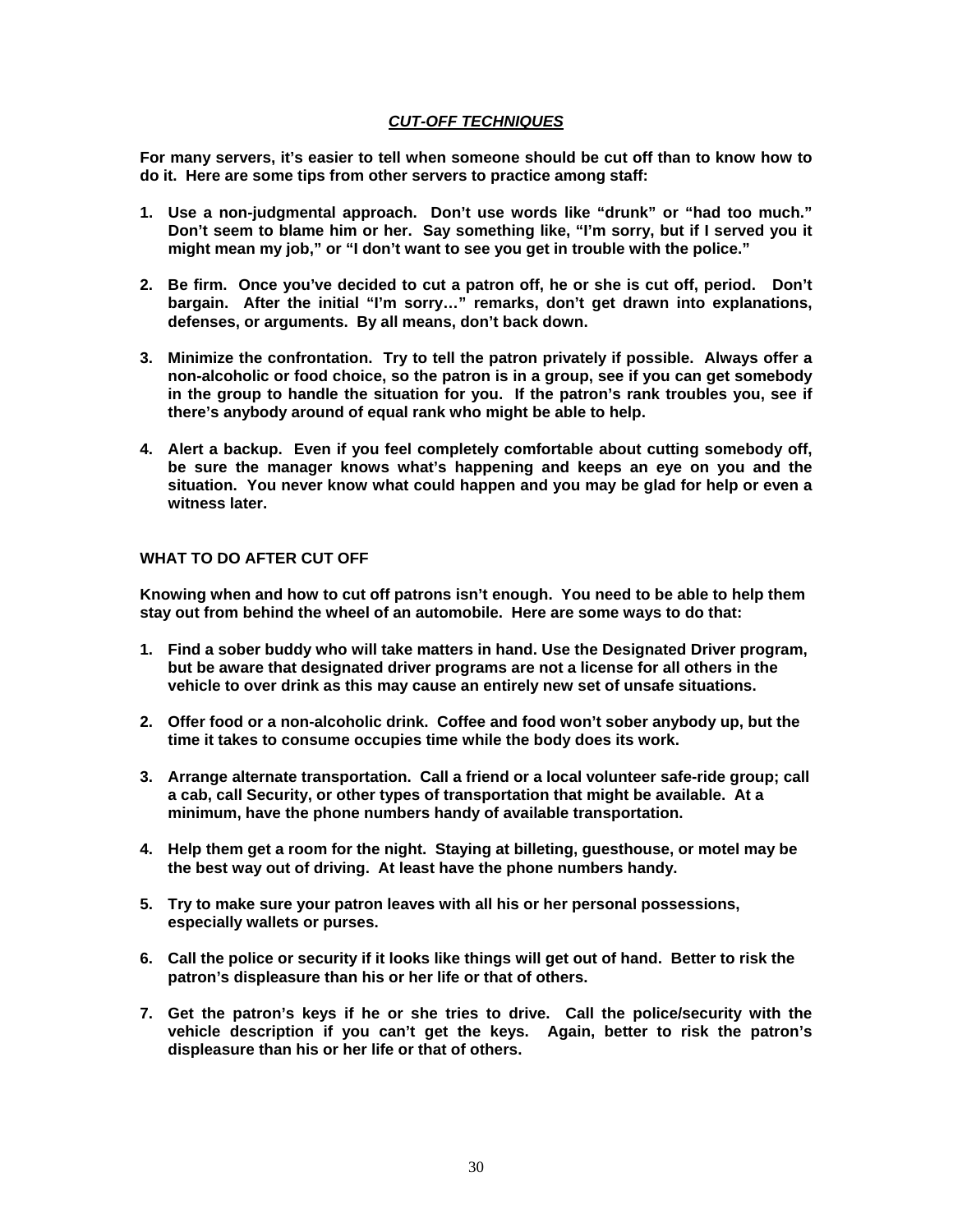#### *SITUATIONS*

**On the next pages you will find situations that offer opportunities for your employees to practice what they have learned so far. There are no "right" answers, as no single approach is necessarily right or wrong. The action taken must be acceptable and in accordance with your SOP. Ensure your SOP is consistent with the action taken!**

**What you consider to be "acceptable" depends on your SOP, the climate inside and outside the gates, your employees' ideas of what you want (which may be different from yours), and many other things.**

**These situations were created to cause lots of discussion between you and your employees. Be sure to have employees tell you any assumptions they made to support their decisions as the facts they use in making their decision will support that decision. And encourage lots of "what if?" alternatives for each situation.**

**DON'T assume that these are necessarily all "cut-off" situations – or "serve" situations. Your good judgment and healthy respect for safety of your patrons should be your guide.**

#### **ROLE PLAYING**

**Instead of just reading the situations to employees, ask your employees to volunteer to act out each of the situations. Provide as much latitude as possible. Employees can become all the "actors" in the situation, including the customers, wait staff, management, etc. This method can produce substantially greater returns in understanding, as it allows for many natural variations to occur.**

#### **SAMPLE SITUATIONS**

**Read the following situations and decide whether you should serve the drink(s) requested. Be prepared to explain any additional information you'd ask for and why you made your decisions.**

 **\* \* \***

**It's about 4:30 in the afternoon. A Coastie hurries in, chooses the second bar stool from the right, away from a group of others from his unit standing around the left side of the bar, and calls out, "Chivas and water," in a loud voice, banging his palm down on the bar for emphasis. (Will he get the Chivas?)**

**The Captain has been with a party of four for about two hours. They each had three beers, and now the Captain is ordering another for herself and one other at the table. The Captain is about 5'4 and slender. The other beer will go to a man in civilian clothes who looks like as if he might have been a fullback in college. (You need to make two decisions, one for each beer ordered.)**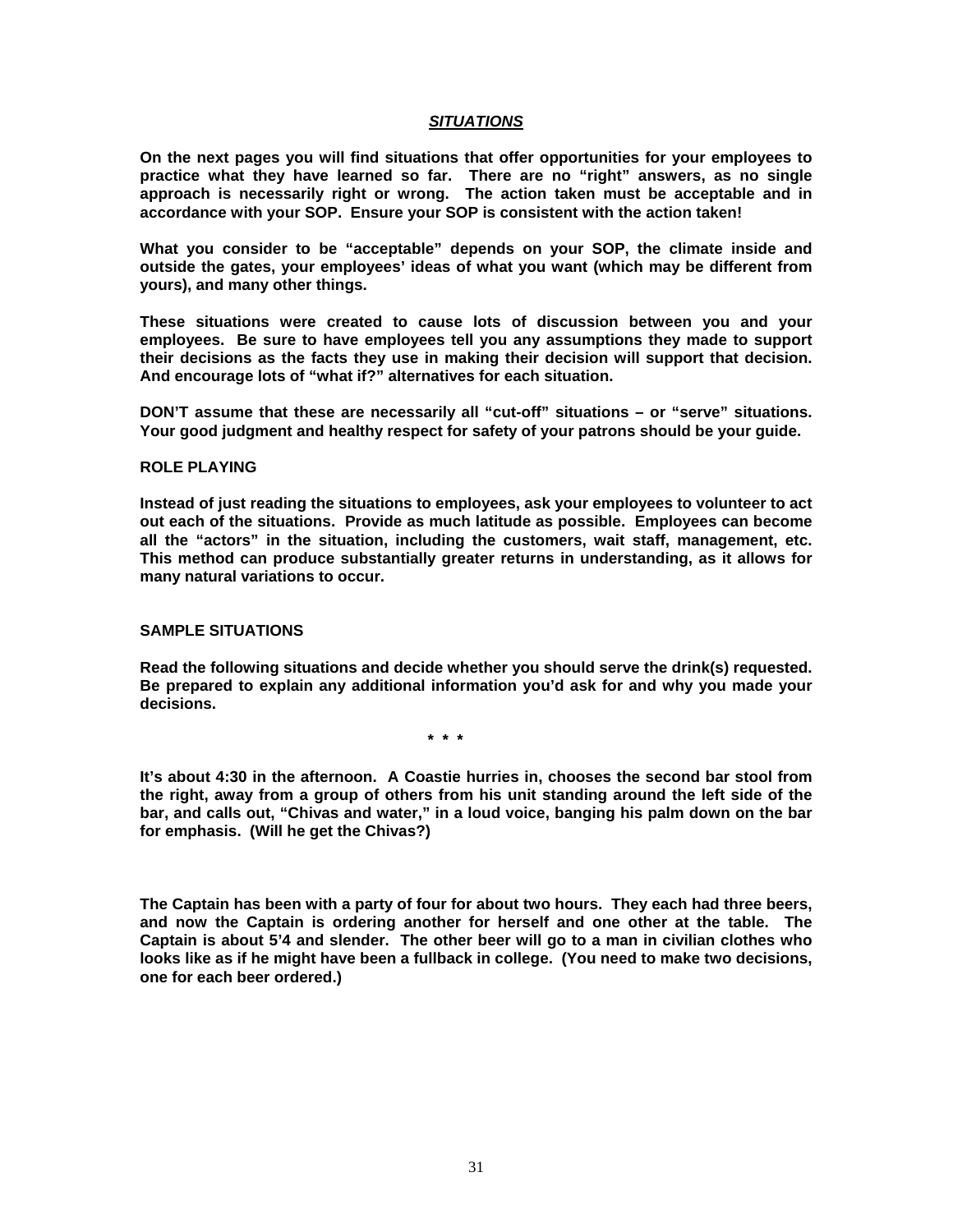**Your table has a party of six: three couples about 45 years old. All are in civilian clothes, but one is known to you as a real hard-nosed Chief Petty Officer who doesn't take no for an answer. Since he's been your customer lots of times before, you know he drinks a lot more than average, but never seems to show signs of intoxication. He calls you over and orders drinks all around, but three women and one other man shake their heads "no." The remaining man doesn't give any response. The women have each had two pina coladas. The other men have each had two beers. The Chief who called you over had two 'rusty nails.' It's just about noon, and they have been there an hour. The Chief repeats the request "another round for everyone." (Who, if anybody, gets another drink?)**

**The gray haired woman was down at the end of the bar when you came on duty at three. She is rhythmically stabbing the tip of a cocktail pick into her crumpled napkin. You guessed that she must have asked for extra olives, since there are four on the pick in her nearly empty martini. You smile and speak, and when she looks up with a half smile, you notice what might be tears in her eyes, but she is not actually crying. She pushes the glass towards you and nods. (Does she get the drink?)**

**An officer in uniform and two men in civilian work clothes occupy one of your tables. All three have had two beers, and the civilians have each nearly finished your special club sandwich with coleslaw and potato salad on the side. You checked twice, and the officer said both times that he didn't want anything else. Now he has called you over and asked for another beer for each of them.**

**You have successfully cut off a party of two couples. They even thanked you for looking out for them. As they get up to leave, you hear one of them say "OK Jan, you two follow us home." (What, if anything, will you do?)**

**NOTE: Make up your own realistic situations based on actual happenings in your own activity for additional practice.**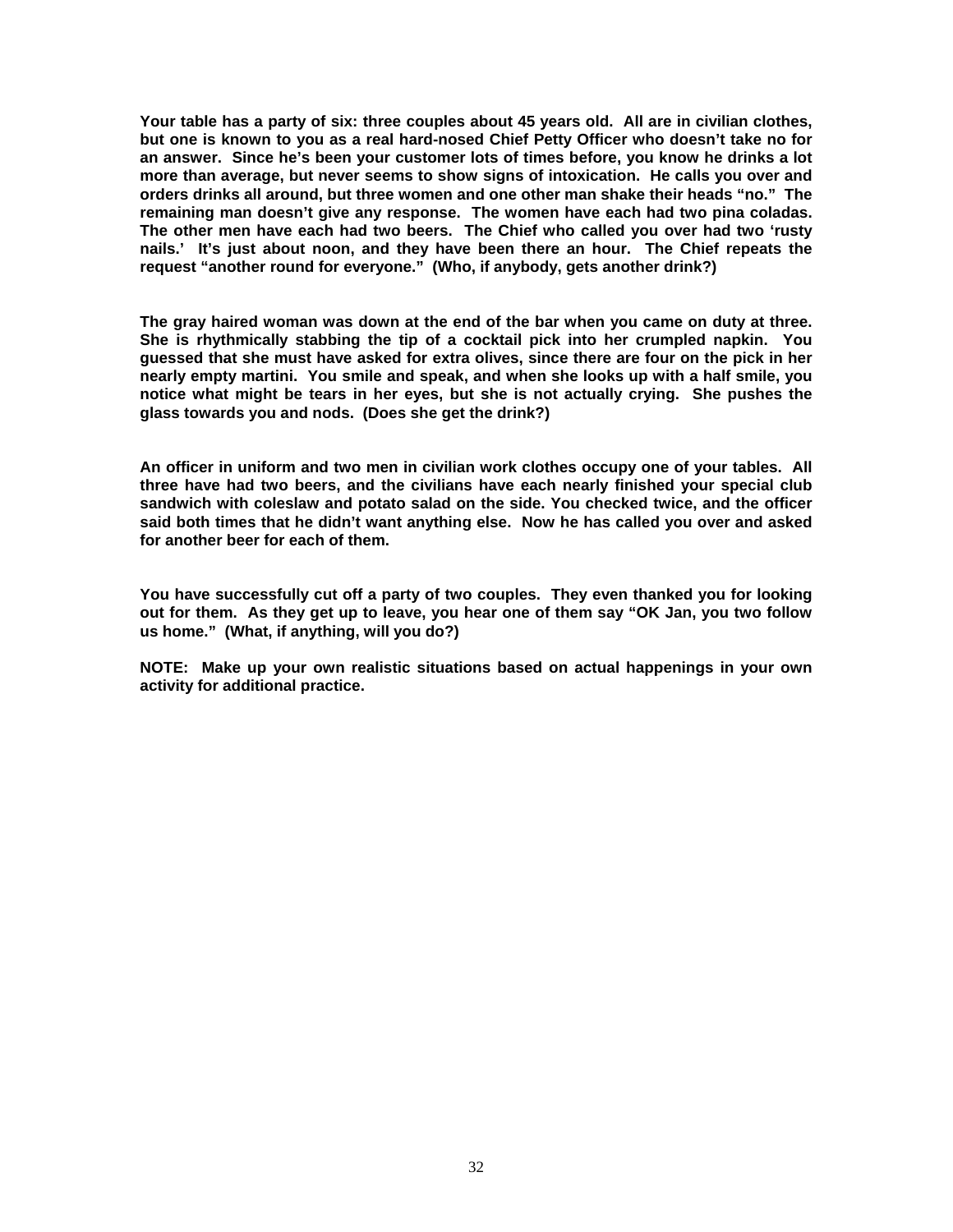#### *REFRESHER SERVER TRAINING*

#### **Training Outline**

- **1. Manager Preparation. As you did for Basic Server Training, decide what training your servers need. Duplicate enough copies of any printed materials for those who will use them. Give employees advance notice of training times and topics.**
- **2. Employee participation. This part of the training reviews what was taught in basic server training and builds on your employees' experiences since then. Mix activities and keep each session no longer than an hour. Involve your best servers. Your emphasis should be on "The Way We Do Things Here". This builds team spirit and avoids patronizing employees who are new but have a lot of hospitality experience.**

**NOTE: Advanced training attempts to create greater skill at determining "threshold conditions" – when one or more drinks will cause problems after it is consumed. This is difficult for two reasons; different patrons tolerate alcohol differently at different times and every server has his or her own attitude towards alcohol. Experts say that in any group of people, one either is or will be an alcoholic, two have problems related to alcohol, and four have felt the adverse effects of alcohol on someone else's life. Your employees are no different. So, keep focusing on the benefits to all by creating a place that is fun to work in and to frequent, no matter how one feels personally about alcohol.**

- **3. Employee Testing. As in basic server training, the most effective test is a simulation of things as they may happen on the job. Use the servers who did the best job in basic training as role players and models in this section. You will find situations on pages 32 and 33. By all means, modify them to make them more realistic for your situation.**
- **4. Training future hires. Because almost all the learning activities in this package are designed for group interaction, we recommend that (after the initial session) you defer refresher training until you have a minimum of four who have been trained. You can ask your best servers to work closely with those waiting refresher training to take up any slack.**